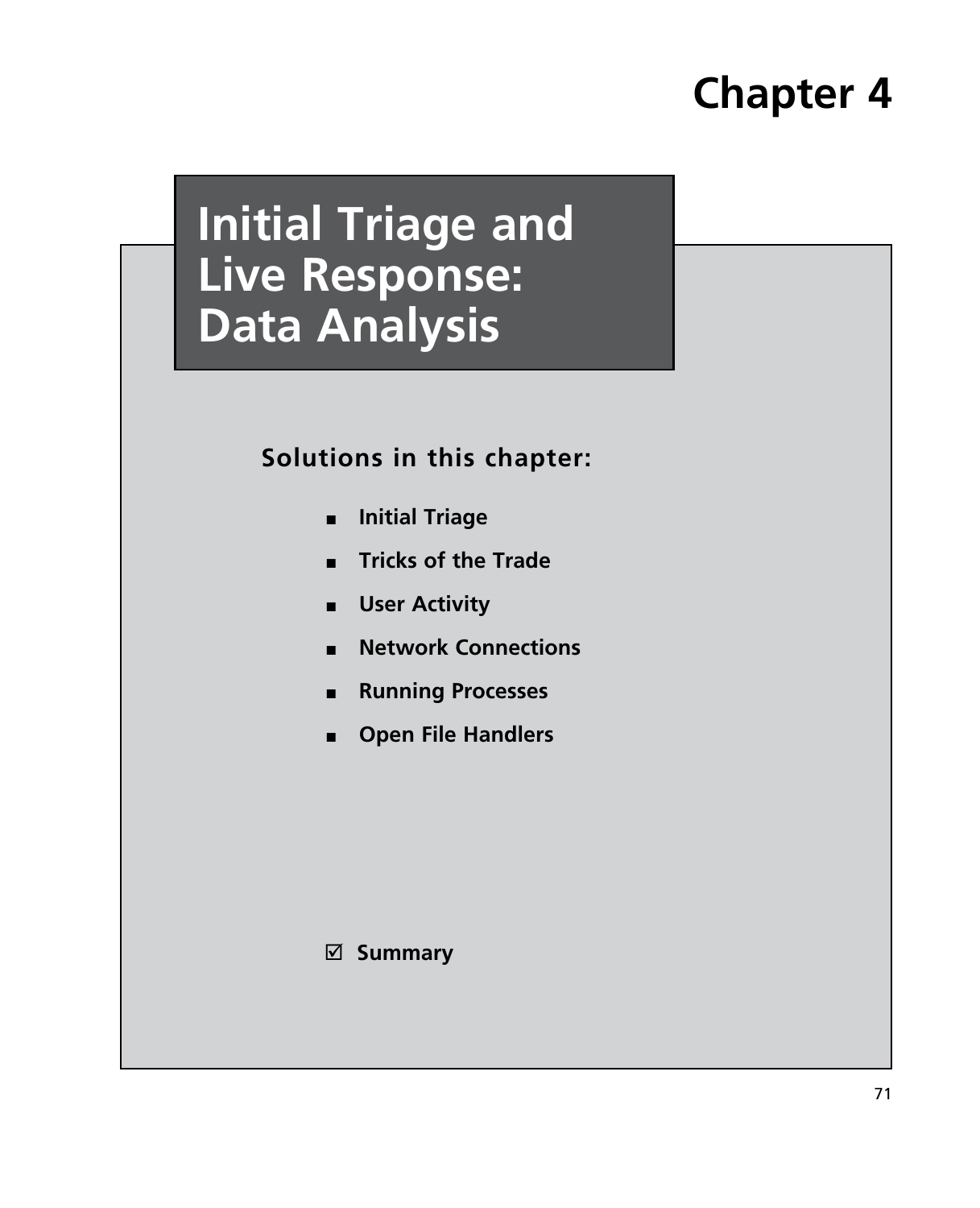## **Introduction**

OK … so now you have gathered all of the volatile information from the target system(s), and powered them down. Now what? How do you go from a bunch of seemingly unrelated data, to meaningful information that will help to bring you closer to figuring out what has occurred? The information that needs to be gleaned from the volatile data will obviously change from case to case, but the means by which you parse out this information should remain the same.You should look for things in roughly the same way each time, allowing the data in the case to determine which trails you follow along the way.

Think of a tree.All trees are roughly the same in that they have roots, a trunk, and branches. Some trees may have large, thick branches like an Oak, some may have small brittle branches like a Pine, while others may have long drooping branches like a Willow.The point is, no matter how much they differ, they are all trees. Now, take this logic and apply is to forensic analysis.All of your cases will more or less be the same in that you have some computer systems, a network, an incident, and a bad guy. The specifics of the case will change each time, but the core of the incident will, for the most part, remain the same.

It is important to note that everybody is different, and will have a different way of doing things, and that's OK. Personally, I like to begin by looking at log files. Having been a UNIX administrator for several years before moving into the security field, I have a good feel for the way things are supposed to look. I have spoken to other investigators who like to begin with the users, who has accounts, who logged in last, that sort of thing. Still others like to start with the network connections, what was being made to the box, what was coming from the box, and so forth.All of this information can be important to the investigation, however, it's subjective with regards to what order the information is analyzed in.The remainder of the chapter contains my personal outline for volatile analysis, and is meant to be a guide. Feel free to modify it to fit your own personal style and level of comfort.

## **Initial Triage**

Before delving into the forensics of an actual host, you need to establish the baseline parameters of the incident.What does the customer "think" happened, do they have a rough timeline, which systems are involved, and so forth.At this stage of the investigation, it is important to simply ask questions, write down information, and try and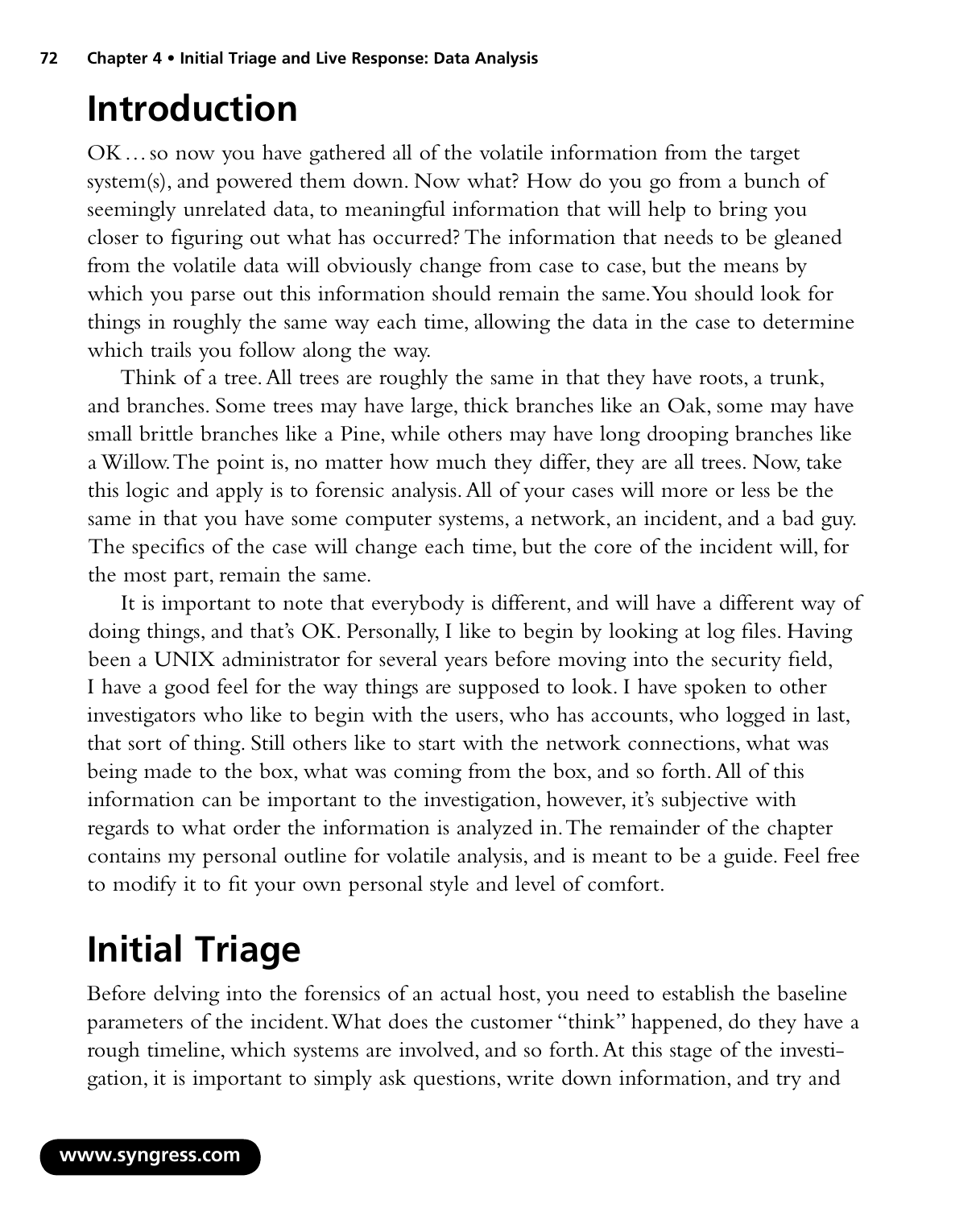clarify what the parameters of the incident are. From my experience, due to stress created by the incident and the pressure placed on the individual(s) from their superiors, the information provided to you during Initial Triage is sketchy at best. So it's important to understand that you should be the calm voice of reason from the minute you walk through the door. Remember, the customer is relying on you to help them, so be cool.

After the customer has told you their version of what has happened, it is important to ask probing questions.You need to be able to fill in the gaps between what the customer thinks happened and what really did happen, which in many cases is easier said than done.The following are items that you will need to make sure you understand completely so that you can conduct an effective and efficient response.

- Timeline If at all possible, you need to try and put the incident within a specific window.This may or may not be possible based on the nature of the incident, but it should be attempted inasmuch as the situation allows. Some cases will enable you to narrow your focus down to a specific day, or maybe even to specific hours within a day, while others may encompass several years.Whatever the case may be, make sure you are as thorough as possible. Failure to do so can seriously affect the rest of the investigation.
- **Network Topography** Get the lay of the land. I have not been in a situation yet where the customer does not at least have a high-level network diagram of their infrastructure, so make sure you ask them for it.
- **Data Flow** Once you have the network diagram, make sure you understand the data flow.Where are the ingress and egress points? What other systems are on the same subnet? If in a Windows domain, are there domain cross trusts which allow access to other domains?You need to understand not just what systems are involved in the incident, but also what system could be involved in the incident. Many customers are only focused on what their Information Technology (IT) staff has determined to be the scope of the incident, and don't see the bigger picture.Your job is to widen the area of focus to include all potentially involved systems.You can determine if they were involved later, during log analysis. ■
- **Security Appliances** What does the customer have on their network, and does it log. Best security practices are easy to recite, and preach, but implementation is an entirely different story. Many customers know they should ■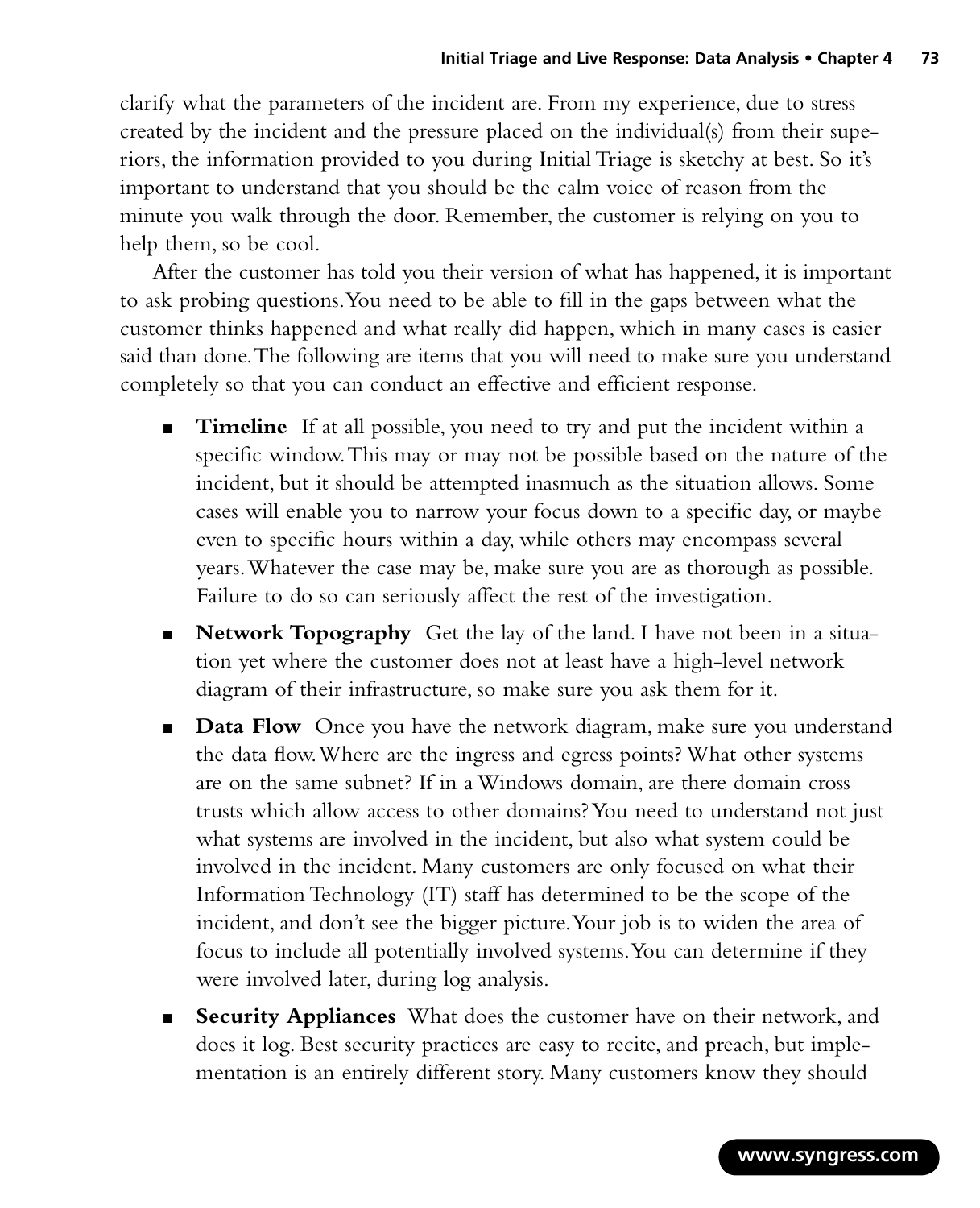log, but don't.They have wanted to put in an Intrusion Detection System (IDS), or Intrusion Prevention System (IPS), but have not had the resources. You will need to find out what they have, where it sits on the network, and does it log. Make sure you request any logs they do have.

- **Status of Effected Systems** This is another one of those items in which the customer may not really know much about. I have been involved in several cases in which you are told one thing, for instance that a particular system as not been rebooted; only to find out the exact opposite is true once you arrive on-site. So even if you asked the questions prior to your arrival at the customer location, you have to ask them again, and verify if possible. This information can affect the direction of your investigation. ■
- Business as Usual As much as possible, you need to understand what "normal" is to the customer.When responding to an incident, you are most likely looking at the customer infrastructure for the first time.You will have no idea what their user ID naming convention is, what kind of traffic they experience on an average day, which systems normally communicate with each other, or any one of literally hundreds of potential variables that make up their typical day. For you to perform any sort of initial analysis you need to understand this as possible.

While you need to ask as many questions regarding this subject as possible, understand that more questions will undoubtedly arise as the investigation progresses. Make sure you let the customer know that you will have more questions, and you will need a solid point of contact (POC) that is knowledgeable enough about their technical and business processes to intelligibly answer them.

Once you have gathered all of the information you deem to be relevant (which will most assuredly change), you can begin initial analysis.The most important thing at this stage in the investigation is to remain neutral about the incident.Try not to formulate any premature conclusions about the direction the data is taking you. Simply let the data dictate the path you take.

## Log Analysis

In my humble opinion, the starting point for your investigation should be an analysis of whatever log files the customer was able to provide.This may be nothing, in which case you might as well take some aspirin now, because a headache is rapid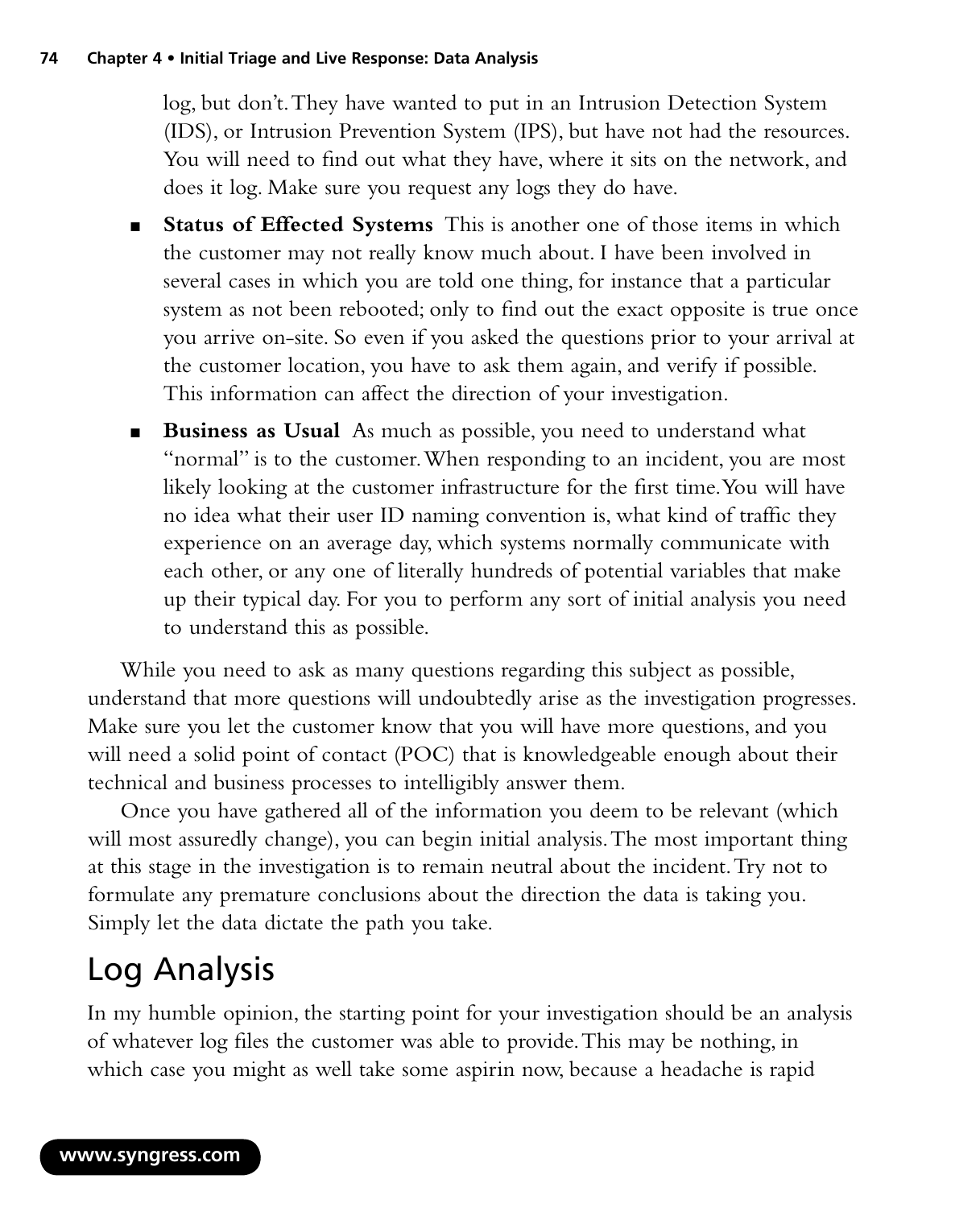approaching, or it may be several terabytes of data, in which case you should probably take the aspirin anyway, as that same headache is rapidly approaching.

Start at the beginning.This is the simple notion that in any incident, the intruder has to get onto the customer network from somewhere, so start there. It may be a Virtual Private Network (VPN) concentrator, it may be a satellite office, and it may be from a specific workstation or server.Whatever the case may be, start there.

Log files on Linux systems can be wonderful things.They are highly configurable, efficient, and detailed.With any luck, the system you are gathering and/or analyzing logs from has at the very least, the default configurations for logging in place. Linux logs are in plain text, so you will not need to use any third-party software or utilities to perform effective searches.Additionally, you can write custom scripts to perform automatic actions based on the content of the logs, and the desired output.

Linux logs are located in the */var/log* directory.These are the log files both maintained by the system, and more than likely (and usually by default), from any thirdparty software that has been installed onto the system.You will also see some files in the directory which end in a number, as can be seen in Figure 4.1.

#### **Figure 4.1** Files Ending in Numbers

|                                                                                                                                                    | File Edit View Terminal Tabs Help                                                                                                               |                                                                                                                                                                                  |                                                                                                         |                                                                                                                                                |                                                                                                                                                 |                                                                                                                                              |                                                                                                                                                    |                                                                                                                                                                        |                                     |
|----------------------------------------------------------------------------------------------------------------------------------------------------|-------------------------------------------------------------------------------------------------------------------------------------------------|----------------------------------------------------------------------------------------------------------------------------------------------------------------------------------|---------------------------------------------------------------------------------------------------------|------------------------------------------------------------------------------------------------------------------------------------------------|-------------------------------------------------------------------------------------------------------------------------------------------------|----------------------------------------------------------------------------------------------------------------------------------------------|----------------------------------------------------------------------------------------------------------------------------------------------------|------------------------------------------------------------------------------------------------------------------------------------------------------------------------|-------------------------------------|
| root@Forensicl:/var/log#ls                                                                                                                         |                                                                                                                                                 |                                                                                                                                                                                  |                                                                                                         |                                                                                                                                                |                                                                                                                                                 |                                                                                                                                              |                                                                                                                                                    |                                                                                                                                                                        |                                     |
| acpid<br>acpid.1.gz<br>acpid.2.gz<br>acpid.3.gz<br>acpid.4.gz<br>apparmor<br>apport.log<br>apport.log.1<br>apport.log.2.gz<br>apport.log.3.gr boot | apport.log.4.gz<br>apport.log.5.gz<br>apt<br>auth. Lcg<br>auth.lcg.0<br>$auth.l.$ $oq.l.$ $qz$<br>auth.Loq.Z.qz<br>auth.l.oq.3.qz<br>bittorrent | bootstrap.log<br>btmp<br>$b$ tnp.1<br><b>CUDS</b><br>daemon.log<br>daemon.log.0<br>$d$ aemon, $log.1,$ $qz$<br>daemon.log.2.gz dmesg.1.gz<br>daemon.log.3.gz dmeso.2.gz<br>debug | debug.0<br>debug.1.gz<br>debuq.2.qz<br>debug.3.gz<br>dist-upgrade<br>dneso<br>dness0.0<br>$d$ nesq.3.qz | $d$ mesq.4.q2<br>dpkg.lcg<br>dpkg.lcg.1<br>$dpkg$ . $log.2.02$<br>$d$ pkg. $log.3.qz$<br>faillog<br>fontconfig.log<br>fsck<br>qdm<br>installer | kern.log<br>kern.log.0<br>kern.log.1.gz<br>$kcm,$ $log, 2, qz$<br>$kern,$ $log.3.92$<br>lastlog<br>lpr.log<br>mail.err<br>mail.info<br>mail.log | mail.warn<br>messages<br>messages.0<br>messages.1.97<br>messages.2.gz<br>messaaes.3.02<br>news<br>pycentral.log<br>samba<br>scrollkeeper.log | scrollkeeper.log.1 udev<br>syslog<br>$s$ vsloo. $\theta$<br>syslog.1.gz<br>sysloq.2.qz<br>SVSL00.3.0Z<br>syslog.4.gz<br>svsloq.S.qz<br>syslog.6.gz | scrollkeeper.log.2 unattended-upgrades<br>user.log<br>$user.log.\theta$<br>user.log.1.gz<br>user.log.2.qz<br>user.log.3.gz<br>ymware-tools-questd<br>wtmp<br>$w$ tmp.1 | wydialcom<br>Xorg.0.lo<br>Xorg.0.lo |
| root@Forensicl:/var/log#                                                                                                                           |                                                                                                                                                 |                                                                                                                                                                                  |                                                                                                         |                                                                                                                                                |                                                                                                                                                 |                                                                                                                                              |                                                                                                                                                    |                                                                                                                                                                        |                                     |

These are called *rotated archives*. Depending on what level of granularity the logging has been set to, logs can get large and cumbersome. Linux provides a command called "logrotate," which does exactly what you would think it does: it rotates the log files by appending a number to the end of the file. For example, in Figure 4.1 you can see "syslog" without a numerical suffix.That is the current log.The first log in the archive is the "syslog.0" file, and is the previously active log file. Next you will see "syslog1.gz" through "syslog.6.gz".These are the remainder of the archived log files in a gzipped format.When "logrotate" runs, usually daily (can be found by default in */etc/cron.daily*), it takes the current file, appends a ".0" to the end of the filename, and starts logging again in the standard log file, in this example,"syslog."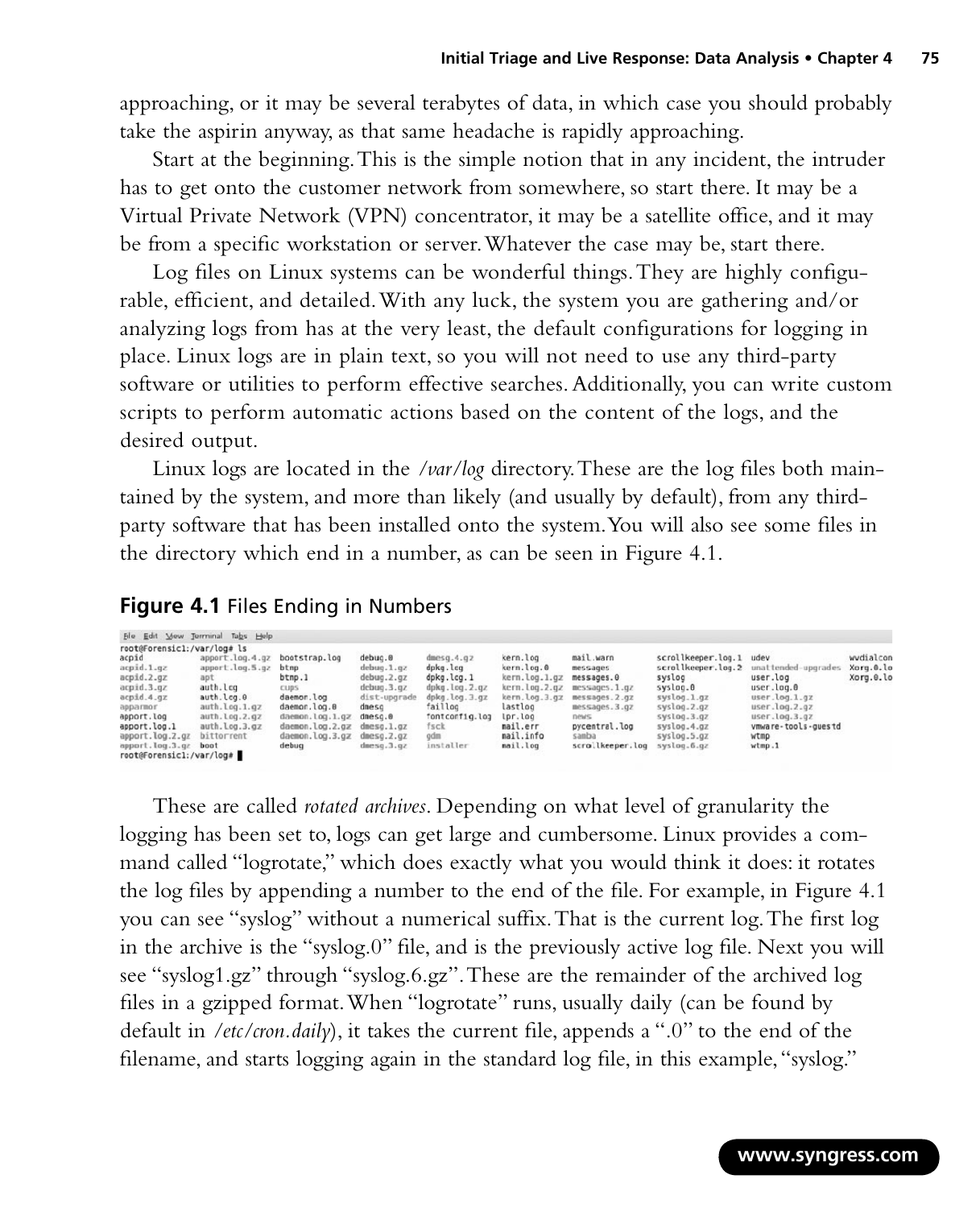The other log files are then increased in numerical value by 1, with the oldest log being deleted.All of this information is configurable in the */etc/logrotate.conf* file. The system administrator at the customer location should be able to tell you what the log gathering parameters are for his servers.

To begin searching through the logfiles, you can use the native Linux commands, or any text tool. Below are some useful commands:

### *zgrep*

Zgrep invokes grep on compressed or gzipped files.

```
zgrep <search parameter> *
```
This will search all compressed files in the current working directory for the <search\_parameter>.

## *Tail*

Tail will display the last output of the file as denoted by the next argument. For example, "tail  $-100$  <filename>" will display the last 100 lines of the file. Additionally, using the –f switch will display a log file as it gathers information in real time.

tail –f /var/log/messages

This will display the contents of /var/log/messages as new output occurs.

### *More*

More works the same as the MS DOS version of the command, by simply sending the contents of the specified file to stdout.

more <filename>

This will display the contents of the <filename>, stopping output at the bottom of the screen with the word "—More— $(x\%)$ ." This indicates that you are currently looking (or have looked at) x% of the total file.You can press the enter key to scroll down by one line, or the space bar to scroll down by one page.To scroll backwards by one page, simply press the letter "b."Additionally, you can search thorough the file with the "/" key followed by the  $\leq$  search parameter $\geq$ . If multiple occurrences of the  $\leq$ search\_parameter> are found, simply press the "n" key to skip to the next entry,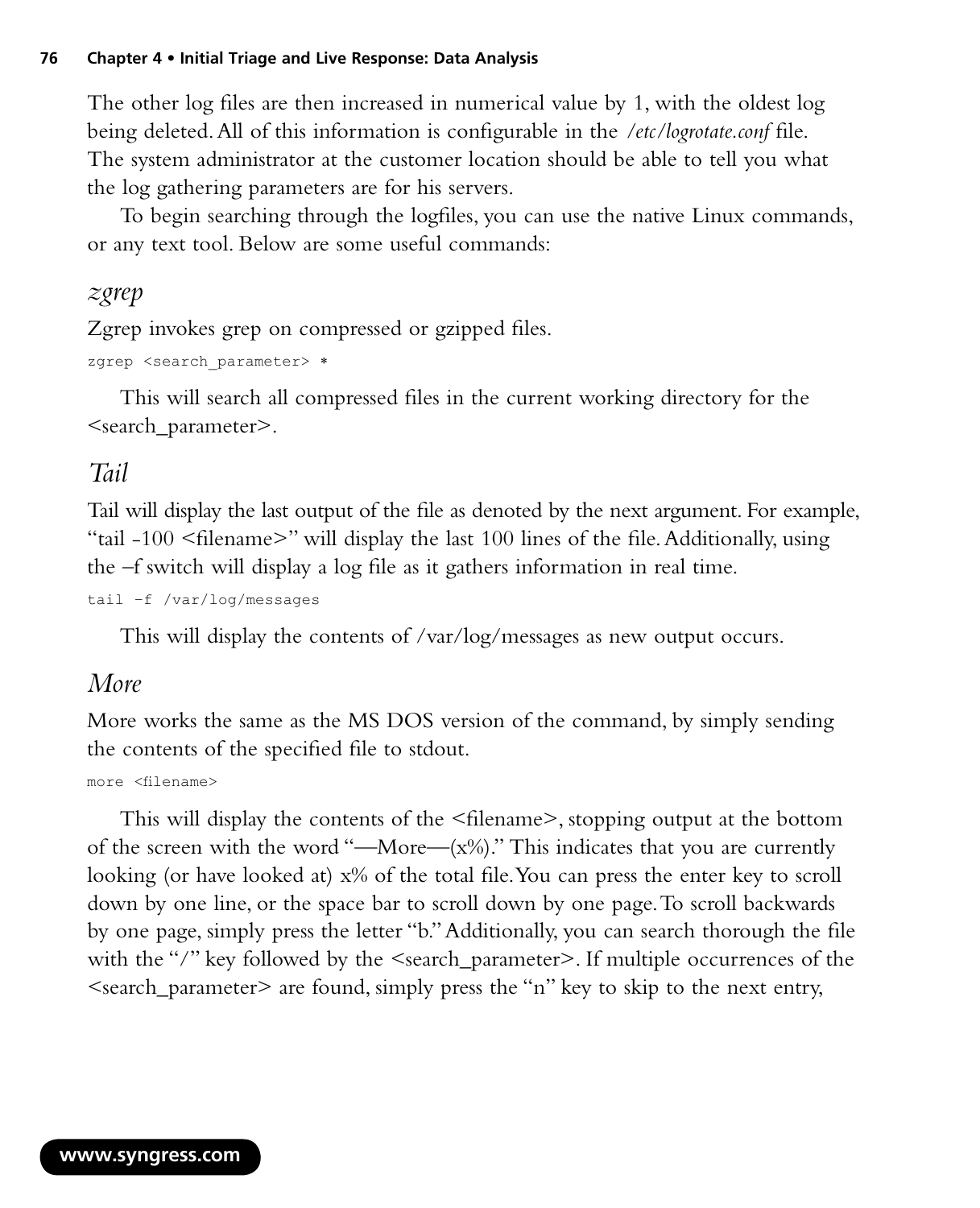while the letter "p" will take you to the previous entry. The letter "q" allows you to quit the current view and returns you to the command prompt.

### *Less*

Less is the opposite of more. It allows you to perform the same functions as the "more" command, but with much more control, like adding the ability to move both backwards and forwards in the file. It also loads much faster than more, since it does not read the entire file before opening it up.

less <filename>

This will display the contents of the <filename>.You can scroll backward with the "b" key, and forward with the "d" key. Just like "more," you can press the "/" key followed by a <search\_parameter> to conduct a string search; "n" will take you to the next occurrence of the hit,"p" will take you to the previous one.

## Keyword Searches

Keyword searches are a quick and easy way to help you identify points of interest on the targeted machines.These can either be performed on the live system, provided that the volatile information has already been gathered and the forensic imaging has already taken place, or post mortem in a laboratory environment.The important thing to remember is that keyword searches operate under the assumption that the bad guys have left the original names for whatever tools they have used, in place on the system.You obviously are not going to be able to guess if the names of any files that have been changed, so just keep it in the back of your mind during the data analysis and let the data guide you.

To perform our keyword searches, we are going to stick with the resident utilities found on the Linux operating system:

- strings ■
- grep ■
- less ■

For our example, I have gathered the contents of */proc/kore* from my Ubuntu 7.10 (Gutsy) machine.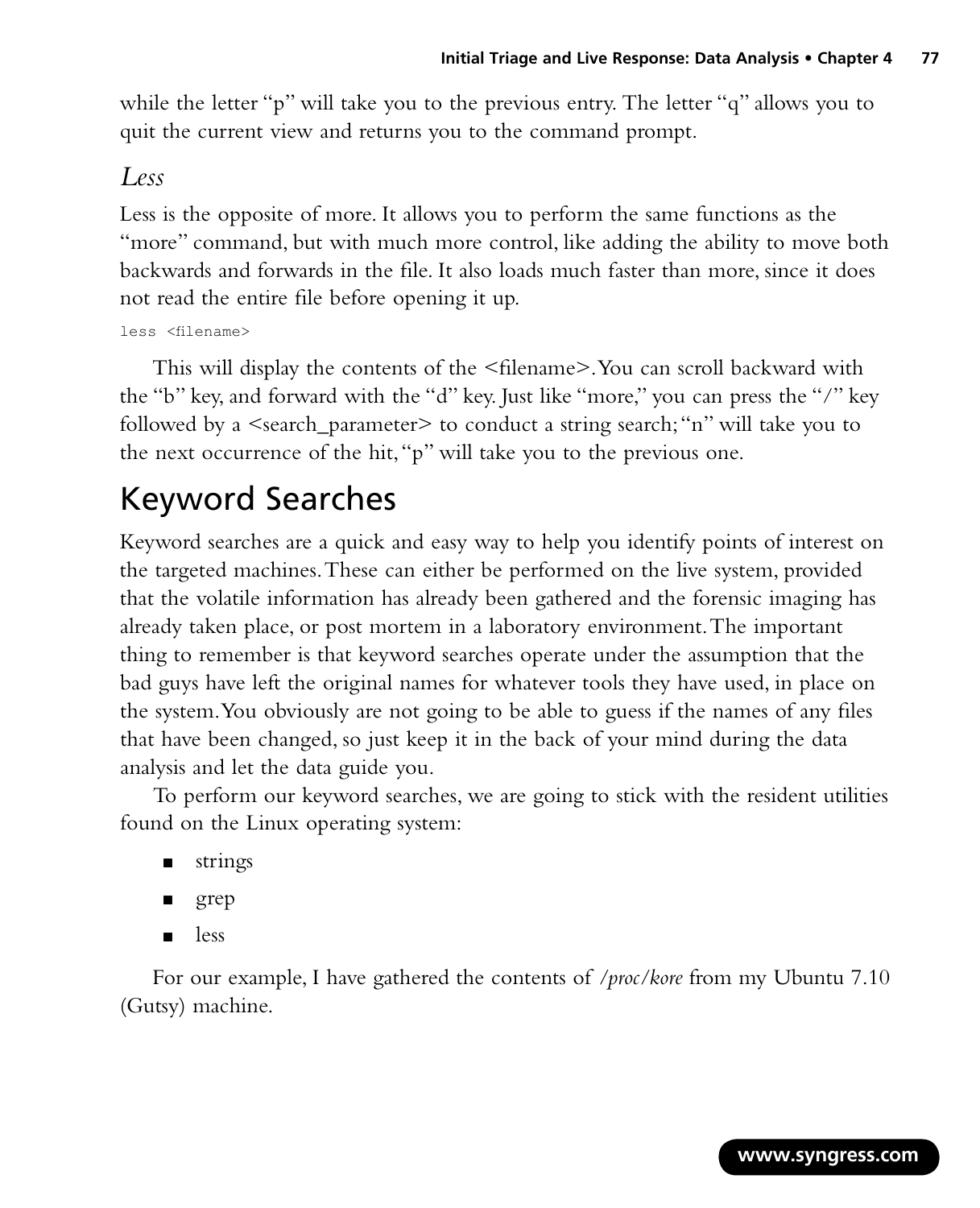### **Note**

The kcore is an extremely useful file to capture and analyze from a compromised Linux machine. Like the rest of the information found in */proc*, kcore are virtual files created by the kernel to provide the user with valuable information about the running system, and is the exact size as available memory. Think of the kcore as the physical, tangible files (sort of) that directly correlate to what the system is doing in memory (but remember, they are not "real," they are virtual). If you try to "cat" kcore, the system will display a bunch of seemingly useless garble with some recognizable characters thrown in every so often. For the purposes of forensic analysis, make sure to use the "strings" command, which will only display printable characters.

## *strings /proc/kcore –t d > /tmp/kcore\_outfile*

In this particular command, I have chosen to use the "–t" and "d" switches.The "–t" option will print the offset at the front of each line, while the "d" option will put those offset numbers in decimal format (called the radix).You can get the full listing of options available using this (and any other command for that matter) from the man page.

Now that I have my strings output from kcore, I can perform my keyword searches to see if any nefarious processes are running on the system. In Figure 4.2, I grep'ed for my username,"cepogue" and piped the output through more.The result is every occurrence of my username that is currently loaded into memory. Since this is my machine, obviously there are going to be quite a large number of hits from my search. Hopefully, on the system that is being investigated, this will not be the case.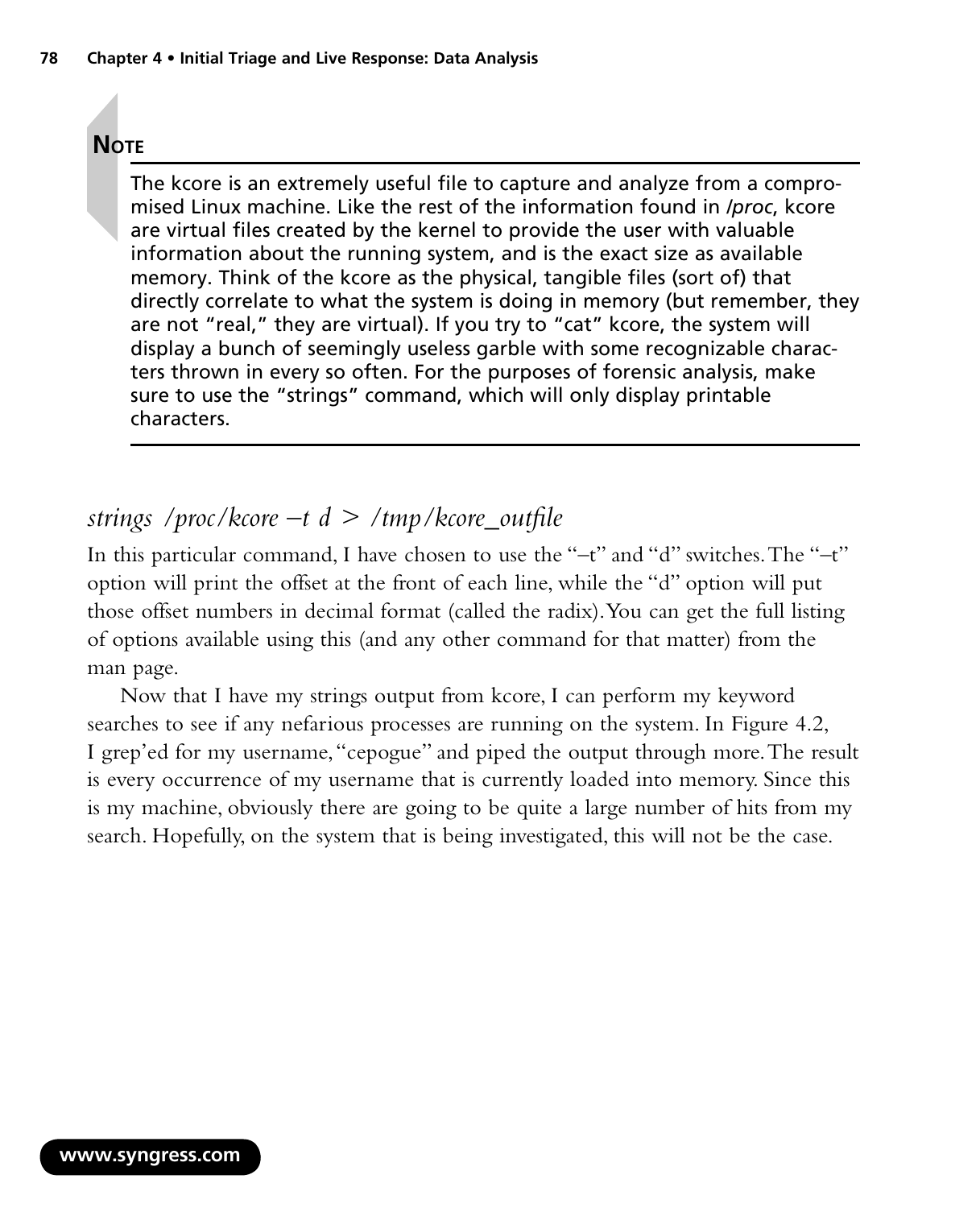### **Figure 4.2** Greg'ed Username

| Applications Places System @ Q                                             | He Chris Pogue Cip ■ Mon Mar 3, 6:03 AM |
|----------------------------------------------------------------------------|-----------------------------------------|
| root@Forensie1: Amp                                                        | <b>CONGINAT</b>                         |
| File Edit View Terminal Tabs Help                                          |                                         |
| 261082843 /home/cepogue                                                    |                                         |
| 264805770 261082843 /home/cepoque                                          |                                         |
| 269432691 gconfd-cepogue                                                   |                                         |
| 269432755 Tracker-cepoque.5291                                             |                                         |
| 269432791 mapping-cepoque                                                  |                                         |
| 269432855 mapping-cepoque                                                  |                                         |
| 270834728 264805770 261082843 /home/cepoque                                |                                         |
| 278122949 GTK RC FILES=/etc/gtk/gtkrc:/home/cepogue/.gtkrc-1.2-gnome2      |                                         |
| 278123171 LOGNAME=cepoque                                                  |                                         |
| 278123204 USERNAME=cepoque                                                 |                                         |
| 278123481 XAUTHORITY=/home/cepoque/.Xauthority                             |                                         |
| 283198398 /cepogue IBM ISS                                                 |                                         |
| 284156158 /cepoque                                                         |                                         |
| 285028557 mapping-cepogue                                                  |                                         |
| 290849487 file:%2F%2F%2Fhome%2Fcepoque%2F.Trash.xml                        |                                         |
| 293319932 /cepogue                                                         |                                         |
| 293320278 cepoque tracker lock                                             |                                         |
| 319422496 cepoque                                                          |                                         |
| 319456716 mapping-cepogue-                                                 |                                         |
| 319701024 cepoque IBM ISS                                                  |                                         |
| 326873128 adm:x:4:cepogue,xfers                                            |                                         |
| 326873241 dialout:x:20:cepogue,xfers                                       |                                         |
| 326873295 cdrom:x:24:haldaemon,cepoque,xfers                               |                                         |
| 326873330 floppy:x:25:haldaemon,cepogue,xfers                              |                                         |
| 326873393 audio:x:29:cepoque,xfers                                         |                                         |
| 326873418 dip:x:30:cepogue, xfers                                          |                                         |
| 326873551 video:x:44:cepoque                                               |                                         |
| 326873581 plugdev:x:46:haldaemon.cepogue.xfers                             |                                         |
| 326873710 scanner:x:104:hplip,cepoque,xfers                                |                                         |
| 326873790 lpadmin:x:108:cepoque                                            |                                         |
| 326873830 admin:x:110:cepoque                                              |                                         |
| 326873910 netdev:x:115:cepoque                                             |                                         |
| 326873948 powerdev:x:117:haldaemon.cepoque                                 |                                         |
| 326874007 cepoque:x:1000:                                                  |                                         |
| 326886609 cepoque:x:1000:1000:Chris Pogue,,,:/home/cepogue:/bin/bash       |                                         |
| 327119613 cepoque:\$1\$CA2qmLD5\$5mdGGvSFAAoWsYaGe377z.:13833:0:99999:7::: |                                         |
| 327122980 adm:"::cepogue,xfers                                             |                                         |
| 327123079 dialout:*::cepoque,xfers                                         |                                         |
| 327123127 cdrom:*::haldaemon.cepoque.xfers                                 |                                         |
| 327123160 floppy: *:: haldaemon, cepoque, xfers                            |                                         |
| 327123217 audio:"::cepoque,xfers                                           |                                         |
| 327123240 dip:*::cepoque,xfers                                             |                                         |
| 327123353 video:*:: cepoque                                                |                                         |
| 327123379 plugdev:"::haldaemon, cepoque, xfers                             |                                         |
| 327123485 scanner: !:: hplip, cepogue, xfers                               |                                         |
| $-.$ More $-.$                                                             |                                         |
|                                                                            |                                         |
|                                                                            |                                         |
| зq<br>root@Forensic1: /tmp                                                 | <b>ES</b>                               |

In addition to keywords provided to you by the customer, it is a good idea to keep your own personal keyword list,which is updated at the conclusion of each case. In my experience, I learn something new with each case, so keeping a dynamic keyword list helps me to not only remember what I have found in the past (and need to research further), but it helps me to find it again in future cases. Here are some of the keywords that I search for on a regular basis.

## *File and Directory Names*

- grep –e (the "–e" is used here for pattern matching) " $\sqrt{proc''}$  –e " $\sqrt{bin''}$  –e "\/bin\/.\*?sh" kcore\_strings. ■
- grep –e "ftp" –e "root" kcore\_strings
- grep –e "rm –r" kcore\_strings
- grep –e ".tgz" kcore\_strings ■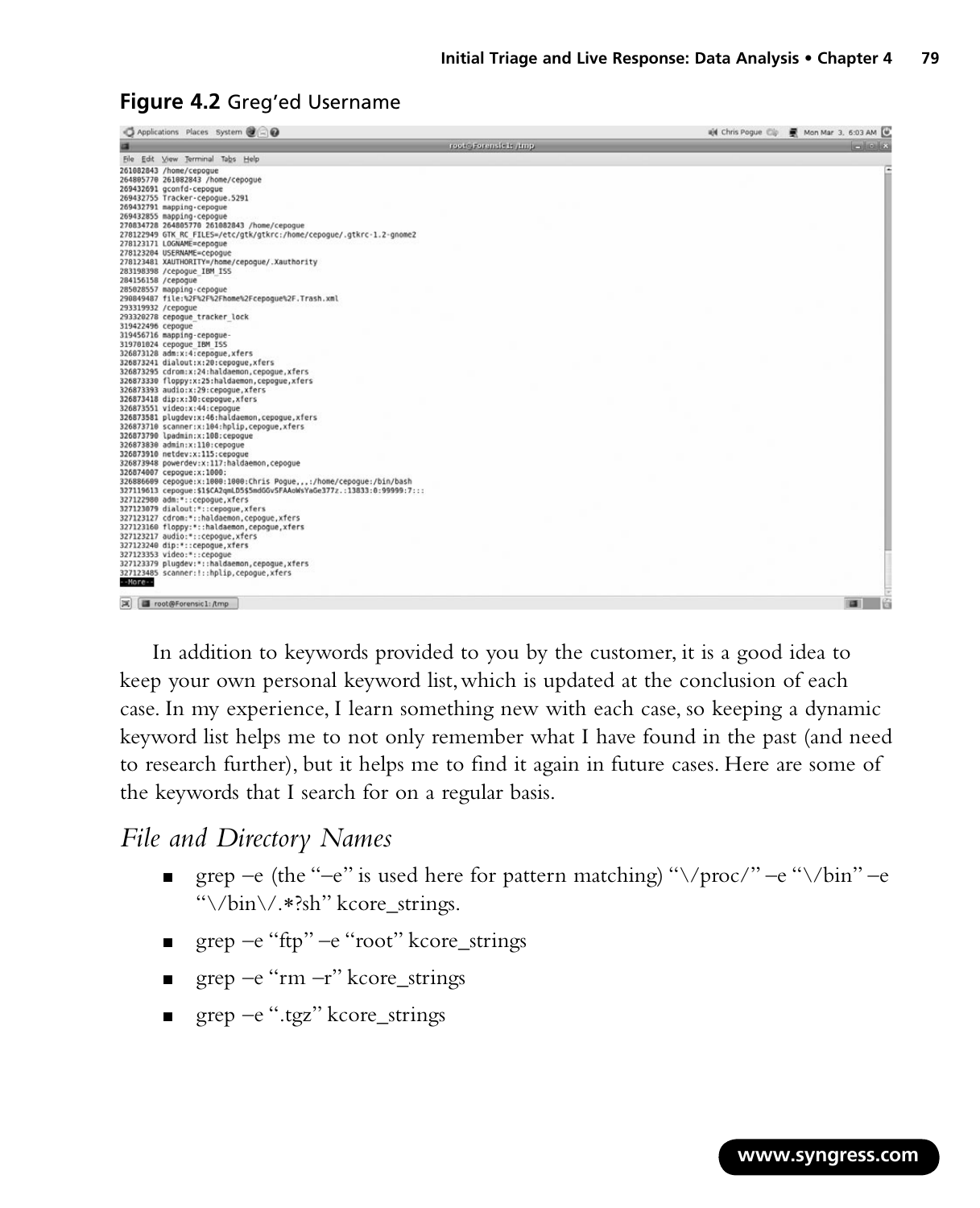## *IP Addresses and Domain Names*

- grep –e " $[0-9] \$  + \ldots [0-9] \ + \ldots [0-9] \ + \ldots [0-9] \ + " kcore\_strings ■
- grep –e " $\n\cdot$ pl $\vee$ " kcore strings ■

## *Tool Keywords*

- msf (Metasploit Framework) ■
- select ■
- insert ■
- dump ■
- update ■
- nmap ■
- nessus ■
- nikto ■
- wireshark ■
- tcpdump ■
- kismet ■
- airsnarf ■
- paros ■
- hping2 ■
- ettercap ■
- aircrack ■
- aircrack-ng ■
- airsnort ■
- nc (netcat) ■

Now, let's suppose you find something of interest, and you want to probe into it a bit deeper. In Figure 4.3, you will see the results of me searching kcore\_strings for the keyword,"root@Forensic1" (my localhost root account).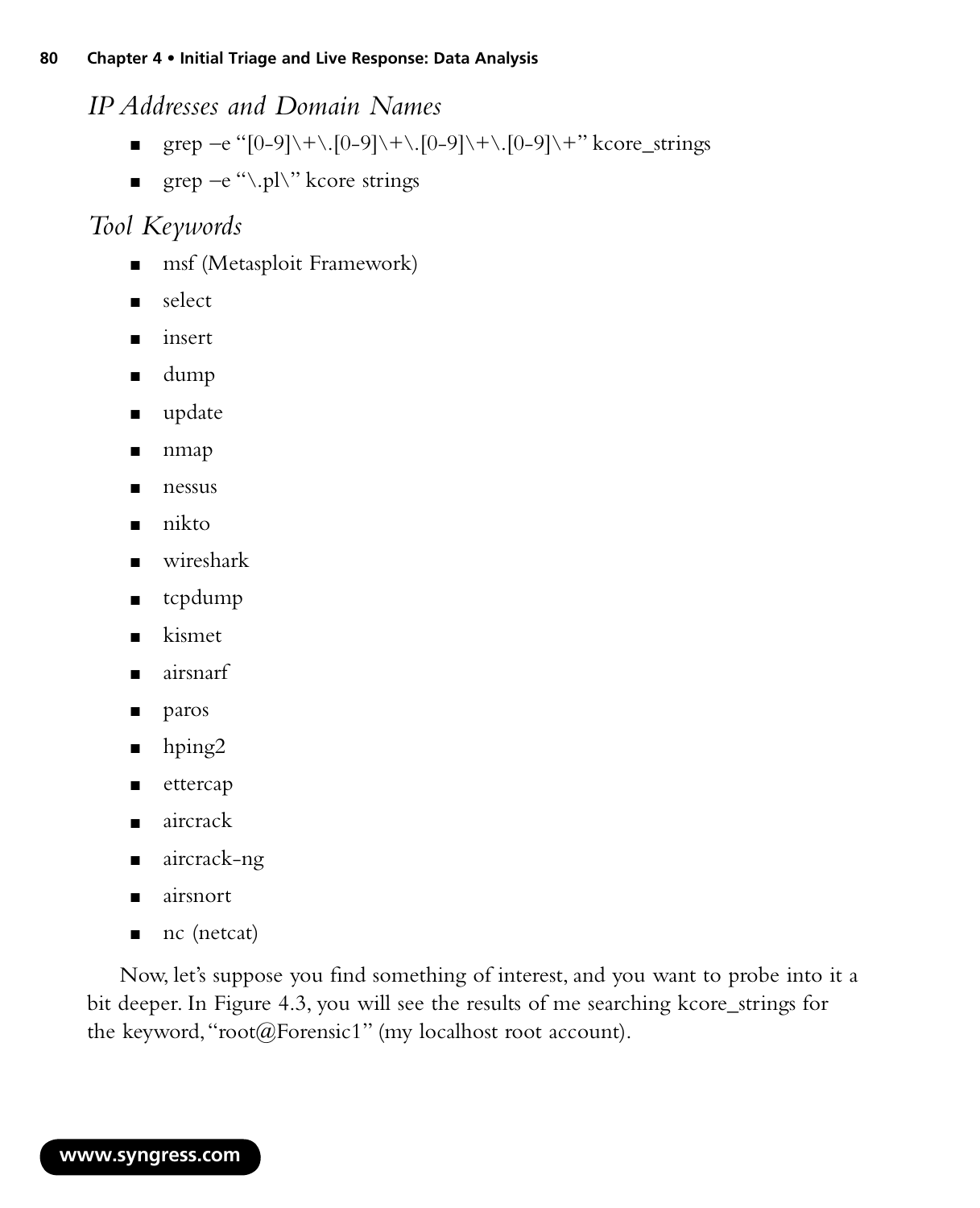### **Figure 4.3** Search Results

| Applications Places System @ Q                                                                         | old Chris Pogue Cip ■ Mon Mar 3, 6:57 AM |
|--------------------------------------------------------------------------------------------------------|------------------------------------------|
| 薩<br>root@Forensiels /tmp                                                                              | $  -   0   23$                           |
| File Edit View Terminal Tabs Help                                                                      |                                          |
| 519367337 ]@;root@Forensic1: /proc                                                                     |                                          |
| 519367362 root@Forensicl:/proc# ls kcore                                                               |                                          |
| 519367420 ]0; root@Forensic1: /proc                                                                    |                                          |
| 519367445 root@Forensicl:/proc# strings -r                                                             |                                          |
| 519368636   0; root@Forensicl: /proc                                                                   |                                          |
| 519368661 root@Forensicl:/proc# strings -t -d kcore >                                                  |                                          |
| 642178700 root@Forensicl:~#                                                                            |                                          |
| 646568208 root@Forensicl: /proc                                                                        |                                          |
| 656462456 root@Forensicl: /proc                                                                        |                                          |
| 670689616 root@Forensicl: /proc                                                                        |                                          |
| 675580916 ]0; root@Forensicl: /proc                                                                    |                                          |
| 675580941 root@Forensic1:/proc# ized and loaded sections of object files; for other types of files, it |                                          |
| 684086480 root@Forensicl: /proc                                                                        |                                          |
|                                                                                                        |                                          |
| 688937919 root@Forensicl:-# U                                                                          |                                          |
| 689337208 root@Forensicl: /proc                                                                        |                                          |
| 689337240 root@Forensicl: /proc                                                                        |                                          |
| 689337272 root@Forensicl: /proc                                                                        |                                          |
| 689337304 root@Forensicl: /proc                                                                        |                                          |
| 690644096 root@Forensicl: /proc                                                                        |                                          |
| 690644128 root@Forensicl: /proc                                                                        |                                          |
| 693004360 root@Forensic1: /proc<br>693005464 root@Forensicl: /proc                                     |                                          |
| 705658288 root@Forensicl: /proc                                                                        |                                          |
| 707791064 root@Forensicl: /proc                                                                        |                                          |
| 762149840 root@Forensicl: /proc                                                                        |                                          |
| 772662424 root@Forensicl: /proc                                                                        |                                          |
| 805217704 root@Forensicl:/proc# strings -t -d kcore > /tmp/kcore strings                               |                                          |
| 805279752 root@Forensicl:/proc# strings -t d kcore > /tmp/kcore strings                                |                                          |
| 815972896 root@Forensicl: /proc                                                                        |                                          |
| 822466968 root@Forensic1: /proc                                                                        |                                          |
| 826060856 root@Forensicl: /proca                                                                       |                                          |
| 826060888 root@Forensicl: /proc\$B                                                                     |                                          |
| 827892944 root@Forensicl: /proc                                                                        |                                          |
| 841968352 root@Forensicl: /proc                                                                        |                                          |
| 842037680 root@Forensicl: /proc                                                                        |                                          |
| 865367264 root@Forensicl: /proc                                                                        |                                          |
| 865384008 root@Forensicl: /proc                                                                        |                                          |
| 888216768 root@Forensicl: /proc                                                                        |                                          |
| 895912488 root@Forensicl: /proc                                                                        |                                          |
| 926686936 root@Forensicl: /proca                                                                       |                                          |
| 926686968 root@Forensicl: /proc\$B                                                                     |                                          |
| 926744640 root@Forensicl: /proca                                                                       |                                          |
| 926744672 root@Forensicl: /proc\$B                                                                     |                                          |
| 926745424 root@Forensic1: /proc                                                                        |                                          |
| root@Forensicl:/tmp#                                                                                   |                                          |
|                                                                                                        |                                          |
| $ \mathbb{H} $<br>root@Forensic1: /tmp                                                                 | 西<br>$\overline{a}$                      |

As you can see, the search returned anything from my strings output from running memory that matched my search criteria, "root $\omega$ Forensic1." Now let's say that you think that offset 805277704 looks interesting.The next step would be to open kcore\_strings with a text editor. In this example, I use the "less" command.

less kcore\_strings

This will open up the kcore\_strings file in a searchable format

/<search\_argument>

This will search through the file for an occurrence of the  $\leq$ search\_argument>.

In my example, I used the following search: */805277704* (This is quite a few lines up in the kore\_strings file, so this may take a few seconds to return with your results.

With any luck, we might be able to find some of the commands typed in during the time that this offset was recorded into memory. In Figure 4.4, you will see that I fat-fingered my search by putting in a "–" on my second argument.You will also see that I was playing with some scripting using "xargs," as well as installingThe Sleuth Kit.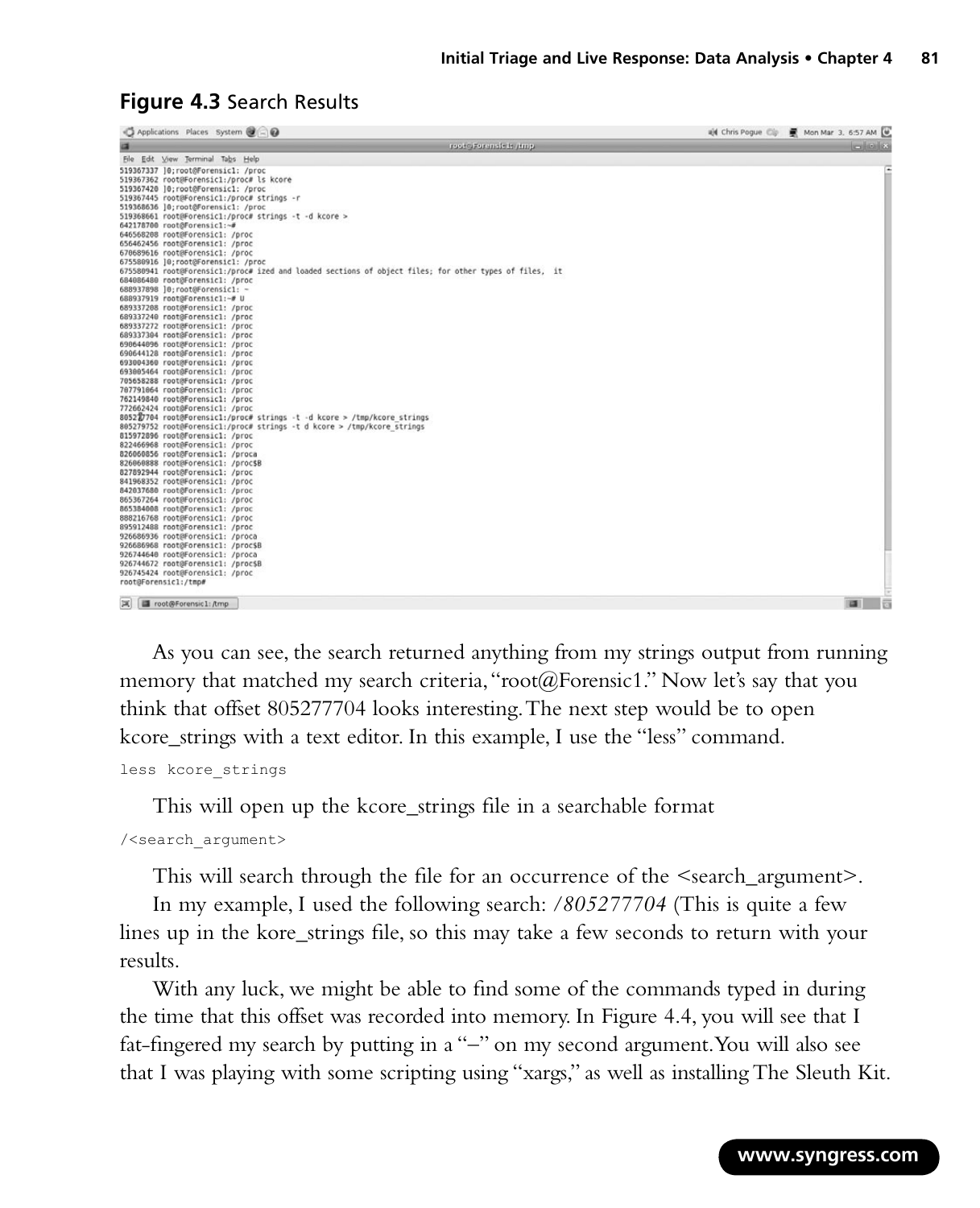### **Figure 4.4** Fat Fingered Search

```
Applications Places System @ Q
                                                                                                                                                                                                                                                                                            old Chris Pogue Clp ■ Mon Mar 3, 6:58 AM
 a
                                                                                                                                                                root@Forensit is Jimp
 File Edit View Terminal Tabs Help
 SOSTANDO root@Forensic1:/proc# strings -t -d kcore > /tmp/kcore strings
 202212021 rooteForensici:/proc# strings -t d kcore > /tmp/kcore_strings<br>805201800 find /home -name.lbash_history -exec strings -t d - prep whoami | xargs strings -f<br>805201800 find /home -name.bash_history -exec strings {}\
 805282088 #1204318822
 ouszozowo #izu+aioozz<br>805282152 #1204318822<br>805282184 find /home -name .bash_history | xargs -fg<br>805282248 find /home -name .bash_history | xargs -f
 003202344 #1204318822<br>805282444 #1204318822<br>805282444 #1204318822<br>805282440 find /home -name .bash_history -exec strings {} \; | grep whoami<br>805282506 find /home -name .bash_history |xargs strings -f | grep whoami
 885282728 #1284318822
 005262720 #1204318822<br>805282792 #1204318822<br>805282824 apt-get install sluethkit<br>805282888 apt-get install sleuthkit<br>805282984 #1204318822
 003262364 #1204316622<br>805283048 cat version<br>805283080 #1204318822
 805283144 version
005203144 VCF310H<br>805283176 #1204318822<br>805283272 #1204318822
885283336 cat uptime<br>885283356 #1204318822<br>885283432 cd /proc<br>805283464 #1204318822
005283464 #1204310822<br>005283560 #1204310822<br>005283560 #1204310822<br>005283656 #1204310822<br>005283656 #1204310822<br>005283720 cat version uptime meminfo filesystems<br>005283720 cat version uptime meminfo filesystems<br>005283720 falc
 805283848 clear<br>805283880 #1204318822
 805284072 #1204318822<br>805284136 shsn
 805284168 #1204318822
 805284232 chsn
 805284264 #1204318822
 005284328 #1204318822<br>005284392 which compile<br>05284424 #1204318822
 ÷
 \mathbb{R} \Box root@Forensic1: /tmp
```
So, as you can see, this is a simple yet powerful way to perform string searches on a live system or booted image. Remember, pages within the virtual memory, physical memory, and swap are overwritten in an unorganized manner.This means that your attempts may hit a dead end here, or they may be invalid. Use the information gleaned from this process in conjunction with other information acquired during the course of the investigation.

## **Tricks of the Trade**

The operating system is not going to ask you to "be more specific" in your search requests. Put simply, you are going to get what you tell it to find. So, you have to know how to properly stack your search arguments to make your keyword searches as efficient and effective as possible.

In this example, I am again, going to use my Ubuntu 7.10 (Gutsy) machine. In Figure 4.5, you can see that I performed a keyword search against kcore\_strings for the term,"nc".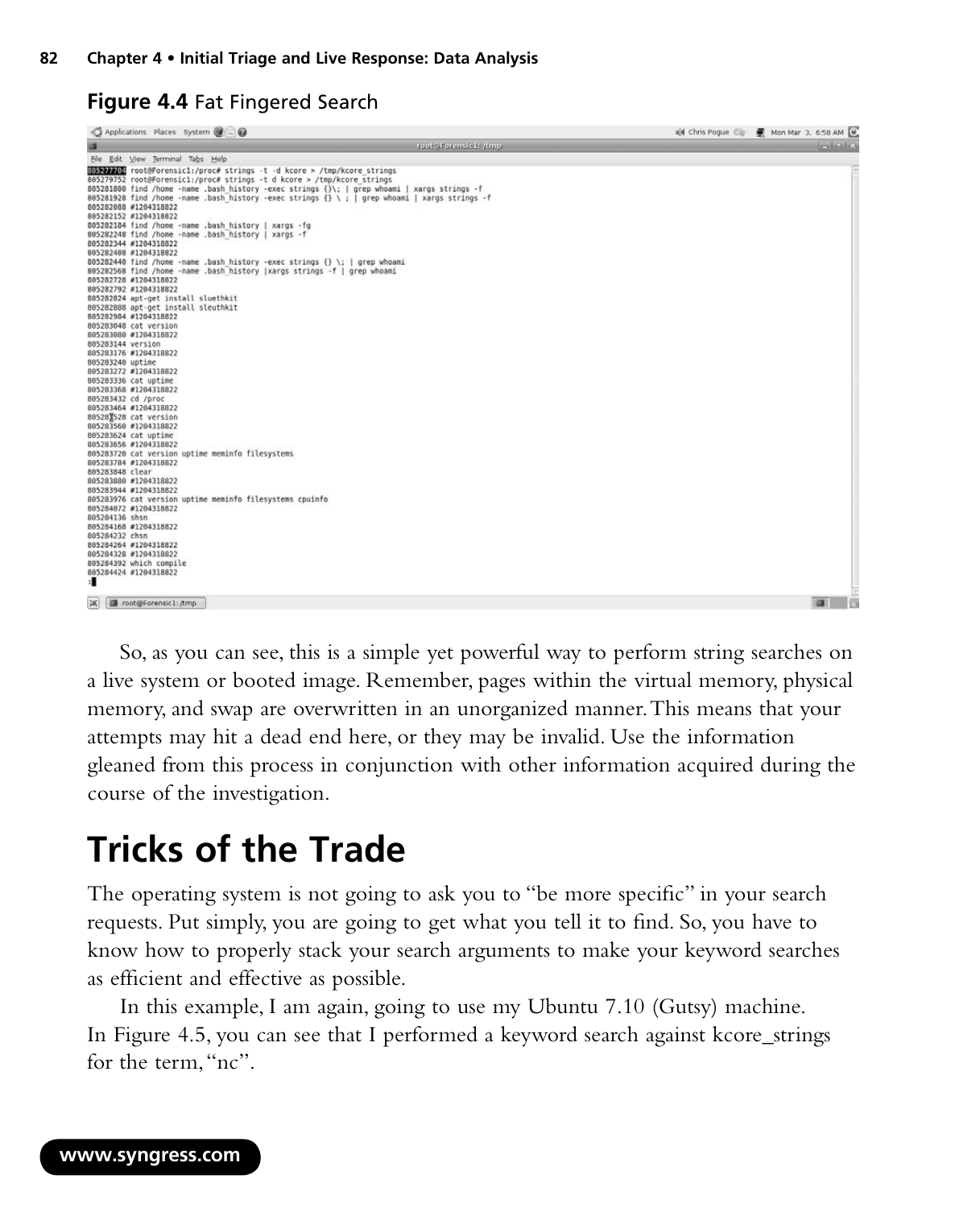#### **Figure 4.5** Keyword Search

| Applications Places System @ Q                                                                                        | aid Chris Poque Cip | Mon Mar 3, 7:19 AM |
|-----------------------------------------------------------------------------------------------------------------------|---------------------|--------------------|
| root@Forensiels /tmp/                                                                                                 |                     | <b>CONGRESS</b>    |
| File Edit View Terminal Tabs Help                                                                                     |                     |                    |
| 3647016 <2>More than %d memory regions, truncating                                                                    |                     |                    |
| 3647817 free:%lu slab:%lu mapped:%lu pagetables:%lu bounce:%lu                                                        |                     |                    |
| 3648232 /build/buildd/linux-source-2.6.22-2.6.22/mm/truncate.c                                                        |                     |                    |
| 3649228 /build/buildd/linux-source-2.6.22-2.6.22/include/linux/swapops.h                                              |                     |                    |
| 3649352 <4>allocation failed: out of vmalloc space - use vmalloc= <size> to increase size.</size>                     |                     |                    |
| 3649524 /build/buildd/linux-source-2.6.22-2.6.22/mm/bounce.c                                                          |                     |                    |
| 3649580 isa bounce pool size: %d pages                                                                                |                     |                    |
| 3649612 highmem bounce pool size: %d pages                                                                            |                     |                    |
| 3651264 /build/buildd/linux-source-2.6.22-2.6.22/include/linux/bit spinlock.h                                         |                     |                    |
| 3652731 nr bounce                                                                                                     |                     |                    |
| 3654520 /build/buildd/linux-source-2.6.22-2.6.22/include/linux/quotaops.h                                             |                     |                    |
| 3655020 <3>kill fasync: bad magic number in fasync struct!                                                            |                     |                    |
| 3655124 <3>locks delete lock: fasync == %p<br>3655472 /build/buildd/linux-source-2.6.22-2.6.22/include/linux/module.h |                     |                    |
| 3656728 /build/buildd/linux-source-2.6.22-2.6.22/include/linux/bio.h                                                  |                     |                    |
| 3657800 Referenced:<br>%8lu kB                                                                                        |                     |                    |
| 3659276 Bounce:<br>%Blu kB                                                                                            |                     |                    |
| 3661052 VBLK group %d is incomplete (0x%02x).                                                                         |                     |                    |
| 3663153 Emergency Remount complete                                                                                    |                     |                    |
| 3663376 fasync cache                                                                                                  |                     |                    |
| 3664003, sync                                                                                                         |                     |                    |
| 3664009 , dirsync                                                                                                     |                     |                    |
| 3664101 Emergency Sync complete                                                                                       |                     |                    |
| 3664530 max user instances                                                                                            |                     |                    |
| 3665078 syncs                                                                                                         |                     |                    |
| 3666344 Truncating string %d -> %d.                                                                                   |                     |                    |
| 3669384 <4>SELinux: duplicate or incompatible mount options                                                           |                     |                    |
| 3670800 /build/buildd/linux-source-2.6.22-2.6.22/include/linux/fs.h                                                   |                     |                    |
| 3671168 <3>security: ebitmap: truncated map<br>3671596 <3>security: avtab: truncated entry                            |                     |                    |
| 3671672 security: avtab: truncated source type                                                                        |                     |                    |
| 3671712 security: avtab: truncated target type                                                                        |                     |                    |
| 3671752 security: avtab: truncated target class                                                                       |                     |                    |
| 3671912 security: avtab: truncated entry                                                                              |                     |                    |
| 3671948 <3>security: avtab: truncated table                                                                           |                     |                    |
| 3672100 <3>security: mls: truncated level                                                                             |                     |                    |
| 3672224 <3>security: mls: truncated range                                                                             |                     |                    |
| 3672492 <3>security: context truncated                                                                                |                     |                    |
| 3673060 <3>security: truncated policydb string identifier                                                             |                     |                    |
| 3673680 <3>security: class %d is incorrect, found %s but should be %s                                                 |                     |                    |
| 3673944 <3>security: permission %s in class %s has incorrect value                                                    |                     |                    |
| 3674816 <3>security: the definition of a class is incorrect                                                           |                     |                    |
| 3680175 fifo expire sync                                                                                              |                     |                    |
| 3680192 fifo expire async                                                                                             |                     |                    |
| 3680242 slice sync<br>$-$ More $-$                                                                                    |                     |                    |
|                                                                                                                       |                     |                    |
| $ \mathbb{H} $<br>Toot@Forensic1: /tmp                                                                                |                     | ā<br>西             |
|                                                                                                                       |                     |                    |

As you can see, the search for the term "nc" yielded every entry in which the letters "n" and "c" appeared together.This is obviously not a very clean search, so I will have to refine my parameters to give me something a bit more useable.

Using what I know about netcat, it can either be used to send or receive information.The command structure to send a file is:

```
nc <host.example.com> (or IP address) <port> < infile
```
The command structure to receive a file is:

```
nc –l (for *l*isten) <port> > outfile
```
Based on this information, I can refine my search to see if the host I am investigating has been used to either send or receive a file using netcat. In Figure 4.6, you can see that my search argument did not yield any hits, so I can safely assume that the host did not receive any files using "nc –l."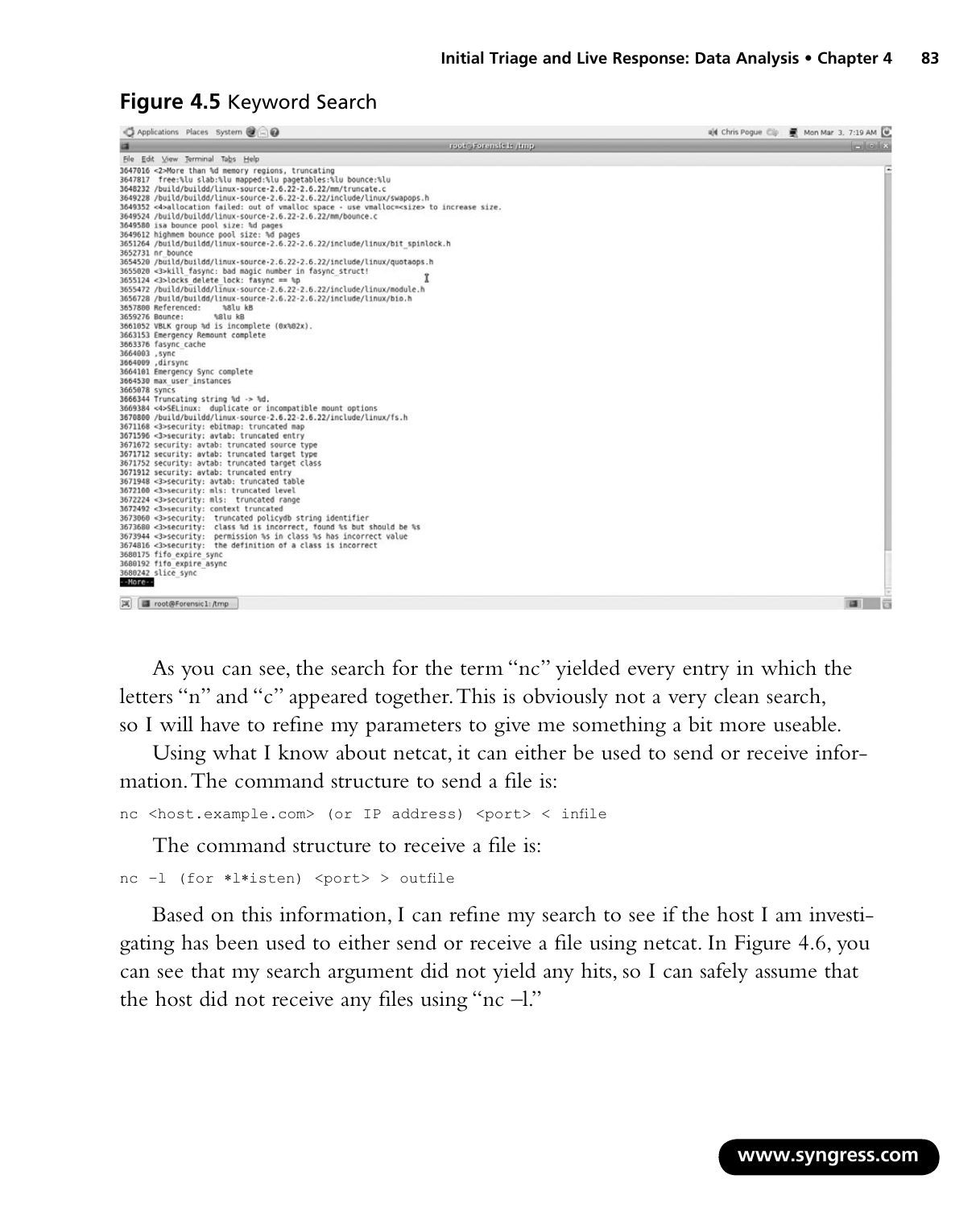### **Figure 4.6** No Hits from Search

| Applications Places System @ Applications                                                           | ed Chris Pogue Cip | Mon Mar 3, 7:20 AM               |
|-----------------------------------------------------------------------------------------------------|--------------------|----------------------------------|
| root@Forensiets Amp                                                                                 |                    | <b><i><u>CONGINATION</u></i></b> |
| File Edit View Terminal Tabs Help                                                                   |                    |                                  |
| 3647817 free:%lu slab:%lu mapped:%lu pagetables:%lu bounce:%lu                                      |                    | Œ,                               |
| 3648232 /build/buildd/linux-source-2.6.22-2.6.22/mm/truncate.c                                      |                    |                                  |
| 3649228 /build/buildd/linux-source-2.6.22-2.6.22/include/linux/swapops.h                            |                    |                                  |
| 3649352 <4>allocation failed: out of vmalloc space - use vmalloc= <size> to increase size.</size>   |                    |                                  |
| 3649524 /build/buildd/linux-source-2.6.22-2.6.22/mm/bounce.c                                        |                    |                                  |
| 3649580 isa bounce pool size: %d pages                                                              |                    |                                  |
| 3649612 highmem bounce pool size: %d pages                                                          |                    |                                  |
| 3651264 /build/buildd/linux-source-2.6.22-2.6.22/include/linux/bit spinlock.h                       |                    |                                  |
| 3652731 nr bounce                                                                                   |                    |                                  |
| 3654520 /build/buildd/linux-source-2.6.22-2.6.22/include/linux/quotaops.h                           |                    |                                  |
| 3655020 <3>kill fasync: bad magic number in fasync struct!                                          |                    |                                  |
| 3655124 <3>locks delete lock: fasync == %p                                                          |                    |                                  |
| 3655472 /build/buildd/linux-source-2.6.22-2.6.22/include/linux/module.ha                            |                    |                                  |
| 3656728 /build/buildd/linux-source-2.6.22-2.6.22/include/linux/bio.h                                |                    |                                  |
| 3657800 Referenced:<br>%8lu kB                                                                      |                    |                                  |
| %8lu kB<br>3659276 Bounce:                                                                          |                    |                                  |
| 3661052 VBLK group %d is incomplete (0x%02x).<br>3663153 Emergency Remount complete                 |                    |                                  |
| 3663376 fasync cache                                                                                |                    |                                  |
| 3664003, sync                                                                                       |                    |                                  |
| 3664009, dirsync                                                                                    |                    |                                  |
| 3664101 Emergency Sync complete                                                                     |                    |                                  |
| 3664530 max user instances                                                                          |                    |                                  |
| 3665078 syncs                                                                                       |                    |                                  |
| 3666344 Truncating string %d -> %d.                                                                 |                    |                                  |
| 3669384 <4>SELinux: duplicate or incompatible mount options                                         |                    |                                  |
| 3670800 /build/buildd/linux-source-2.6.22-2.6.22/include/linux/fs.h                                 |                    |                                  |
| 3671168 <3>security: ebitmap: truncated map                                                         |                    |                                  |
| 3671596 <3>security: avtab: truncated entry                                                         |                    |                                  |
| 3671672 security: avtab: truncated source type                                                      |                    |                                  |
| 3671712 security: avtab: truncated target type                                                      |                    |                                  |
| 3671752 security: avtab: truncated target class                                                     |                    |                                  |
| 3671912 security: avtab: truncated entry                                                            |                    |                                  |
| 3671948 <3>security: avtab: truncated table                                                         |                    |                                  |
| 3672100 <3>security: mls: truncated level                                                           |                    |                                  |
| 3672224 <3>security: mls: truncated range                                                           |                    |                                  |
| 3672492 <3>security: context truncated<br>3673060 <3>security: truncated policydb string identifier |                    |                                  |
| 3673680 <3>security: class %d is incorrect, found %s but should be %s                               |                    |                                  |
| 3673944 <3>security: permission %s in class %s has incorrect value                                  |                    |                                  |
| 3674816 <3>security: the definition of a class is incorrect                                         |                    |                                  |
| 3680175 fifo expire sync                                                                            |                    |                                  |
| 3680192 fifo expire async                                                                           |                    |                                  |
| 3680242 slice sync                                                                                  |                    |                                  |
| root@Forensicl:/tmp# grep -e "nc -l" kcore strings   more                                           |                    |                                  |
| root@Forensicl:/tmp#                                                                                |                    |                                  |
|                                                                                                     |                    |                                  |
| root@Forensic1: /tmp                                                                                |                    |                                  |
|                                                                                                     |                    |                                  |

Next, as seen in Figure 4.7, I searched to see if the host had been used to send a file with netcat.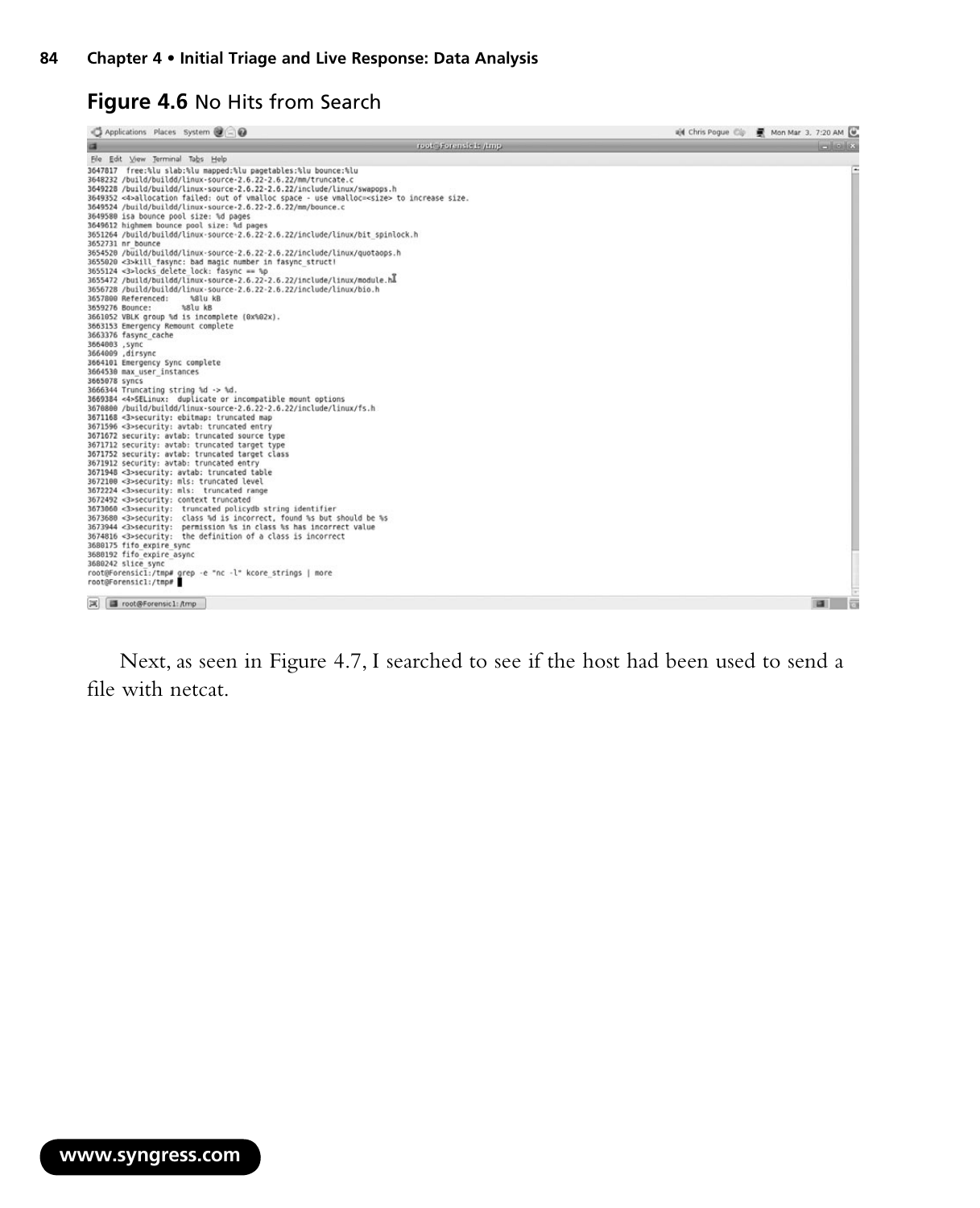### **Figure 4.7** New Search

| Applications Places System @ CO                                                                                                    |                      | 则 Chris Pogue Cip 景 Mon Mar 3, 7:20 AM |  |
|------------------------------------------------------------------------------------------------------------------------------------|----------------------|----------------------------------------|--|
| a                                                                                                                                  | root@Forensic1: /tmp | <b>CONGRESS</b>                        |  |
| File Edit View Terminal Tabs Help                                                                                                  |                      |                                        |  |
| 3649352 <4>allocation failed: out of vmalloc space - use vmalloc= <size> to increase size.</size>                                  |                      |                                        |  |
| 3649524 /build/buildd/linux-source-2.6.22-2.6.22/mm/bounce.c                                                                       |                      |                                        |  |
| 3649580 isa bounce pool size: %d pages                                                                                             |                      |                                        |  |
| 3649612 highmem bounce pool size: %d pages                                                                                         |                      |                                        |  |
| 3651264 /build/buildd/linux-source-2.6.22-2.6.22/include/linux/bit spinlock.h                                                      |                      |                                        |  |
| 3652731 nr bounce                                                                                                                  |                      |                                        |  |
| 3654520 /build/buildd/linux-source-2.6.22-2.6.22/include/linux/quotaops.h                                                          |                      |                                        |  |
| 3655020 <3>kill fasync: bad magic number in fasync struct!                                                                         |                      |                                        |  |
| 3655124 <3>locks delete lock: fasync == %p                                                                                         |                      |                                        |  |
| 3655472 /build/buildd/linux-source-2.6.22-2.6.22/include/linux/module.h                                                            |                      |                                        |  |
| 3656728 /build/buildd/linux-source-2.6.22-2.6.22/include/linux/bio.h                                                               |                      |                                        |  |
| 3657800 Referenced:<br>%8lu kB                                                                                                     |                      |                                        |  |
| 3659276 Bounce:<br>%Blu kB                                                                                                         | Ï                    |                                        |  |
| 3661052 VBLK group %d is incomplete (0x%02x).                                                                                      |                      |                                        |  |
| 3663153 Emergency Remount complete                                                                                                 |                      |                                        |  |
| 3663376 fasync cache                                                                                                               |                      |                                        |  |
| 3664003, sync                                                                                                                      |                      |                                        |  |
| 3664009 .dirsync<br>3664101 Emergency Sync complete                                                                                |                      |                                        |  |
| 3664530 max user instances                                                                                                         |                      |                                        |  |
| 3665078 syncs                                                                                                                      |                      |                                        |  |
| 3666344 Truncating string %d -> %d.                                                                                                |                      |                                        |  |
| 3669384 <4>SELinux: duplicate or incompatible mount options                                                                        |                      |                                        |  |
| 3670800 /build/buildd/linux-source-2.6.22-2.6.22/include/linux/fs.h                                                                |                      |                                        |  |
| 3671168 <3>security: ebitmap: truncated map                                                                                        |                      |                                        |  |
| 3671596 <3>security: avtab: truncated entry                                                                                        |                      |                                        |  |
| 3671672 security: avtab: truncated source type                                                                                     |                      |                                        |  |
| 3671712 security: avtab: truncated target type                                                                                     |                      |                                        |  |
| 3671752 security: avtab: truncated target class                                                                                    |                      |                                        |  |
| 3671912 security: avtab: truncated entry                                                                                           |                      |                                        |  |
| 3671948 <3>security: avtab: truncated table                                                                                        |                      |                                        |  |
| 3672100 <3>security: mls: truncated level                                                                                          |                      |                                        |  |
| 3672224 <3>security: mls: truncated range                                                                                          |                      |                                        |  |
| 3672492 <3>security: context truncated                                                                                             |                      |                                        |  |
| 3673060 <3>security: truncated policydb string identifier<br>3673680 <3>security: class %d is incorrect, found %s but should be %s |                      |                                        |  |
| 3673944 <3>security: permission %s in class %s has incorrect value                                                                 |                      |                                        |  |
| 3674816 <3>security: the definition of a class is incorrect                                                                        |                      |                                        |  |
| 3680175 fifo expire sync                                                                                                           |                      |                                        |  |
| 3680192 fifo expire async                                                                                                          |                      |                                        |  |
| 3680242 slice sync                                                                                                                 |                      |                                        |  |
| root@Forensicl:/tmp# grep -e "nc -l" kcore strings   more                                                                          |                      |                                        |  |
| root@Forensicl:/tmp# grep -e "nc [0-9]\+\." kcore strings   more                                                                   |                      |                                        |  |
| 411910483 * Image 0.1<br>* Imapmail 0.1<br>$•$ Imonc $0.6$                                                                         |                      |                                        |  |
| 611115945 Example: HorizSync 31.5 36.5                                                                                             |                      |                                        |  |
| root@Forensicl:/tmp#                                                                                                               |                      |                                        |  |
|                                                                                                                                    |                      |                                        |  |
| 国<br>Toot@Forensic1: /tmp                                                                                                          |                      | <b>ES</b>                              |  |

So while my search did return a hit with,"nc ##.##," it was obviously not an Internet Protocol (IP) address. So, now I can also safely assume that the host had not been used to send a file using netcat.

Keyword searching is as much an art as it is a science.You need to develop an understanding of how the system is supposed to work, where things are supposed to be stored, and how they are supposed to look before you will effectively be able to spot anomalies. Build your own list of keywords as you work cases for items you have found, as you will likely see them again.Additionally, it is always a good idea to use some kind of virtualization utility or a test box to perform fingerprinting. By doing this, you can see where the default locations are for many of the utilities commonly used by hackers.This subject will actually be covered in depth in Chapter 5: "The Hacking Underground."

Again, knowing what the standard operating parameters are is critical! I cannot stress that point enough!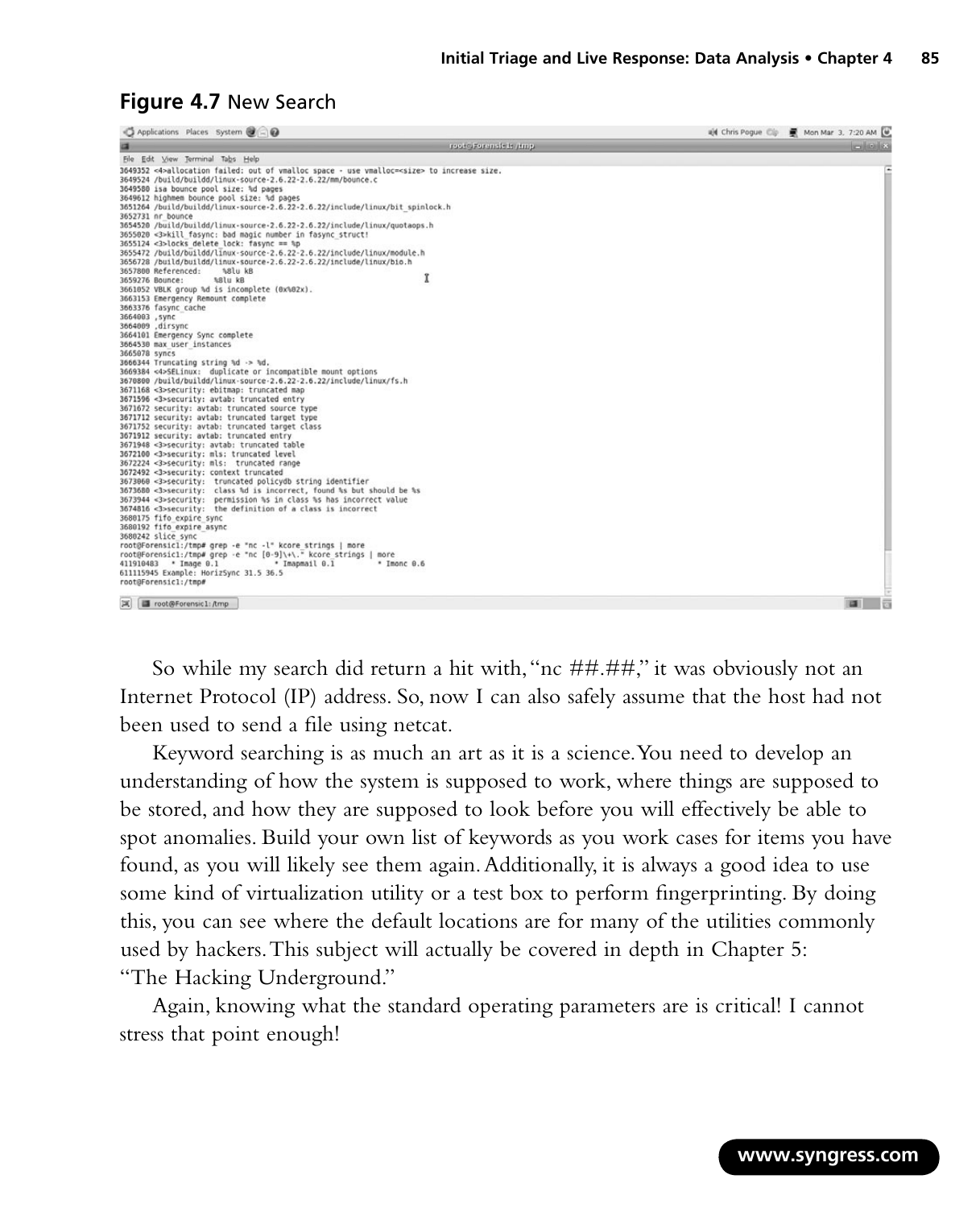## **User Activity** Shell History

Knowing who has done what is always of the utmost concern in any investigation. Fortunately for us, by default, Linux keeps a trail of user activity in the shell history, located in the */home/<user>* directory. Remember, the shell history is only a recording of one side of the conversation. It does not show you how the system responded to the particular command. So while gathering information about what was typed in at the command line is a good information gathering technique, like anything else, it should be used in conjunction with other data retrieved from the investigation.

In my examples, I am again using an Ubuntu 7.10 (Gutsy) distribution, which uses the BASH shell by default.To find the history files that exist on my system, I simply type:

locate bash\_history

Understand that this command will only give you the *.bash\_history* files.There are other shells which will create other history files.The most popular shells store their history files in the following locations with the */home/<user>* directory:

- **BASH**   .bash\_history ■
- **C-Shell** history.csh
- **Korn** .sh\_history
- **POSIX** .sh\_history ■
- **Z-Shell** .history ■

Again, by default, most Linux variants maintain a 500-line command history. To view the current command history of a system, type: echo \$HISTSIZE

Like anything else in Linux, this environment variable is configurable within the .profile of the individual user. If you find that the HISTSIZE has been modified from the default value, take note of it, and follow up with the customer's system administrator to find out if this was a configuration change on their part, or something that was done maliciously by an intruder (especially if the value has been set to zero).

Included on your tools disk are two scripts I have written to make parsing through user shell history files a bit easier.The first script is called "history\_search.sh."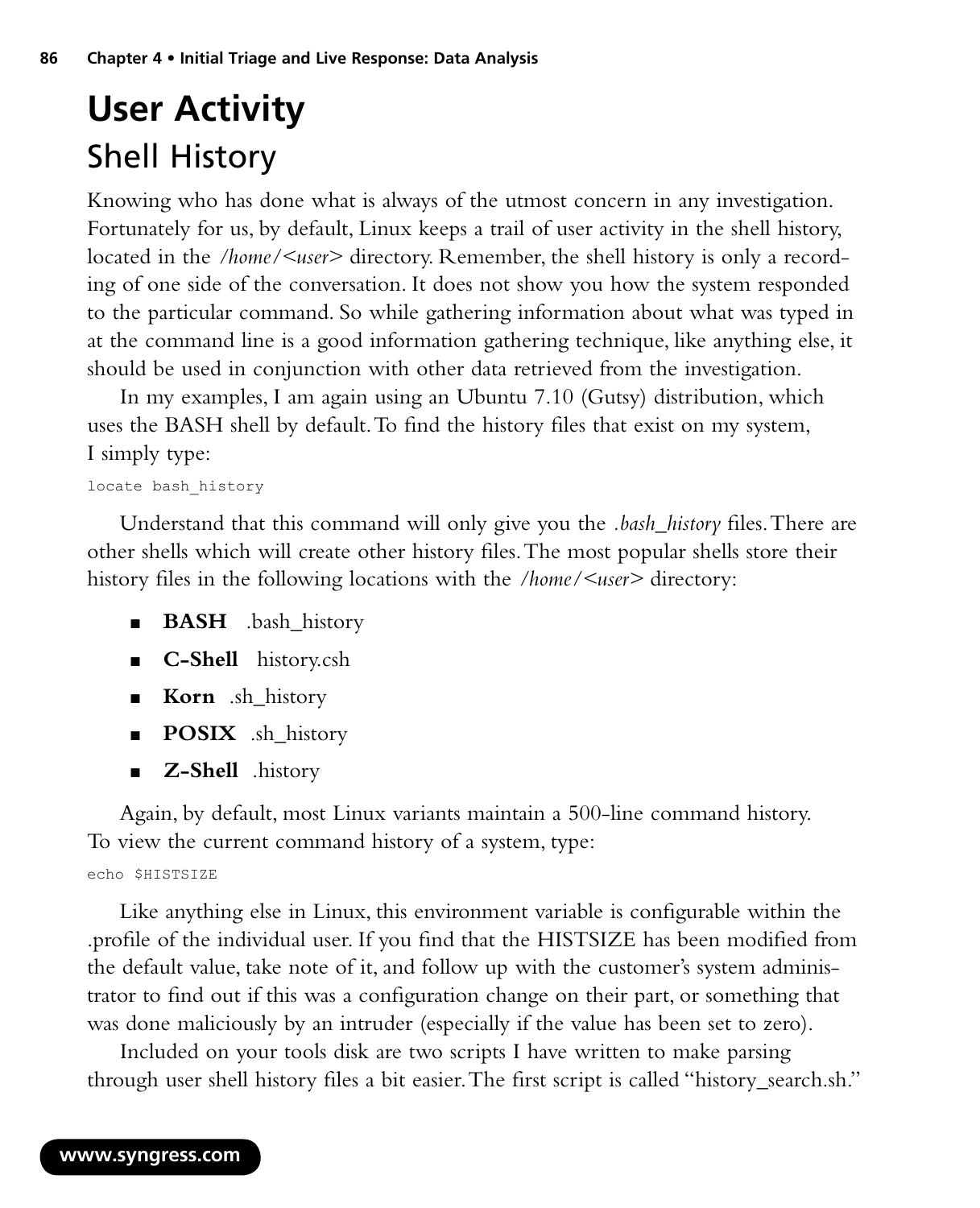It takes the commands from all of the user history files on the local host, regardless of which shell has been used, removes the duplicate entries, and puts them into a single file in the current working directory called "outfile". You can use this file to review all of the commands used on the target host and determine if any of them requires further investigation. For example, if a command is found such as,"msf", indicating that the Metasploit Framework binary was invoked from the command line, you can then use the second script,"user\_driller.sh" to find out which user(s) typed in that specific command.This script will create a directory called *driller* in a user-specified location; however, the default is the current working directory.

### **Note**

One of the limitations of the shell history files is that other than the Media Access Control (MAC) time, there are no timestamps within the file itself. So while knowing what was typed in can be useful for formulating an idea of what may have happened on the host, other correlative measures will have to be taken to determine when those specific actions took place. Also tying a username to a command, or series commands only shows which username was used, not necessarily which user was actually using that account. A good hacker will most likely use an existing user account to perform his nefarious tasks. This means that log file correlations will be of the utmost importance for you to be able to piece together the different aspects of the investigation.

## Logged on Users

When analyzing volatile data it is import to know which users are currently logged onto a system. Understand that most intruders are not so dumb as to create a user ID called,"hacker." They will more than likely use an existing user ID to conduct their illicit activities. Just like with shell history, additional chronological correlations will have to be made to determine if the activities were part of normal business operations, or if they were the work of an intruder.

The output from the "who" and "w" commands are shown below in Figure 4.8. The results from the "w" may require a bit more information to fully comprehend what the user is looking at.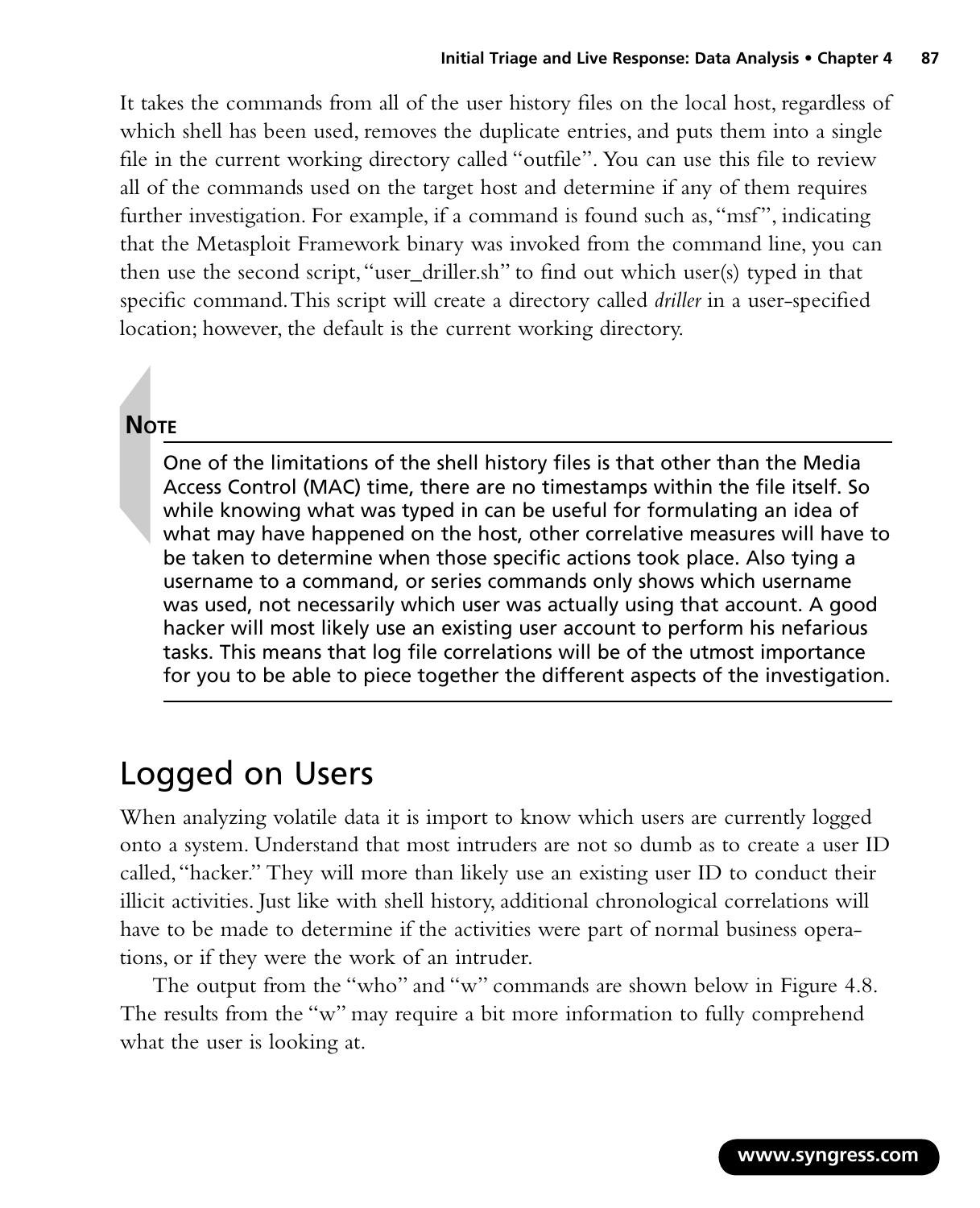**Figure 4.8** Output from "who" and "w"



The header is pretty self explanatory. The fields shown are the current time, how long the system has been running, how many users are currently logged on, and the system load averages. However, starting at the usernames, let's go into a bit more depth on what each of the items listed actually mean.

- **User** Username ■
- **TTY Teletype** In the old days of computing, terminals were keyboards that were attached directly to printers called "teletypes." The output from commands issued to the system were read from the teletype.Where tty is either zero or a positive integer signifies a login from the console.Where tty is either pts or ttyp#, it signifies a login over the network. ■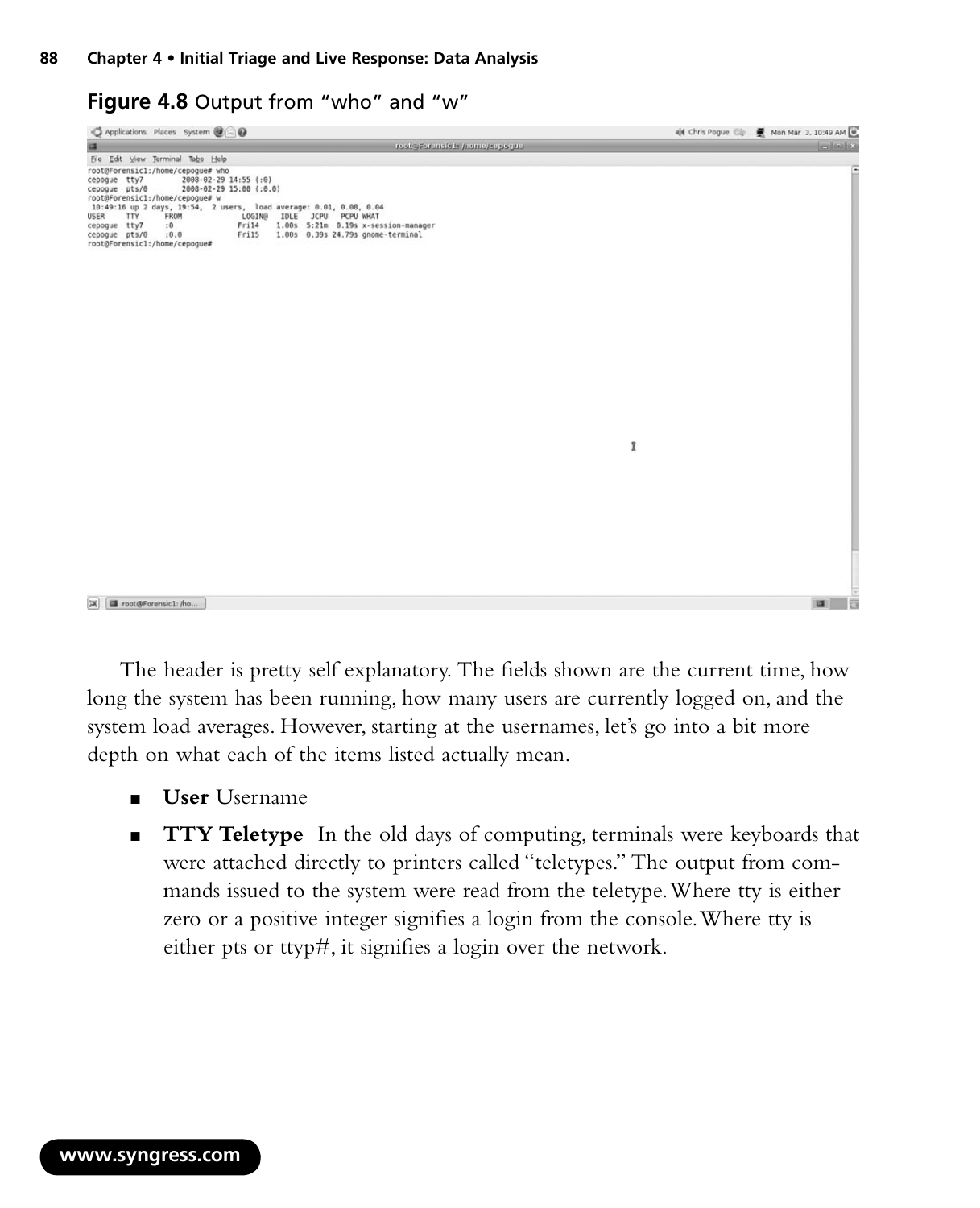- From This field shows where the user is logging in. In Figure 4.8, the ":0" and ":0.0" indicates that I am logged in from the console. If, for example, I was Secure Shelled (SSH'd) into the localhost from another box on the network, then that IP address or fully qualified domain name (FQDN) would appear in place of the "0.0."
- Login@ This is pretty self explanatory. It shows the time of the last login.
- Idle This shows how long it has been since the last user activity. This information can be of specific note if you see users with long idle times.
- **JCPU** The JCPU time is the time used by all processes attached to the tty. It does not include past background jobs, but does include currently running background jobs.
- PCPU The PCPU time is the time used by the current process, named in the "what" field.
- **What** The What is the process that the user is currently running. ■

## **Network Connections**

Recall from the introduction, I referred to the lack of information sometimes being called "negative evidence." While the data necessary to prove negative evidence is mainly found in the customer's network logs, the local network connections can prove to be equally as useful.

By running the netstat command with the "–an" and "–rn" switches, you can see which connections are being made to and from the host as well as on which port is being used and the state of that connection (either LISTEN, ESTABLISHED, or CLOSE\_WAIT).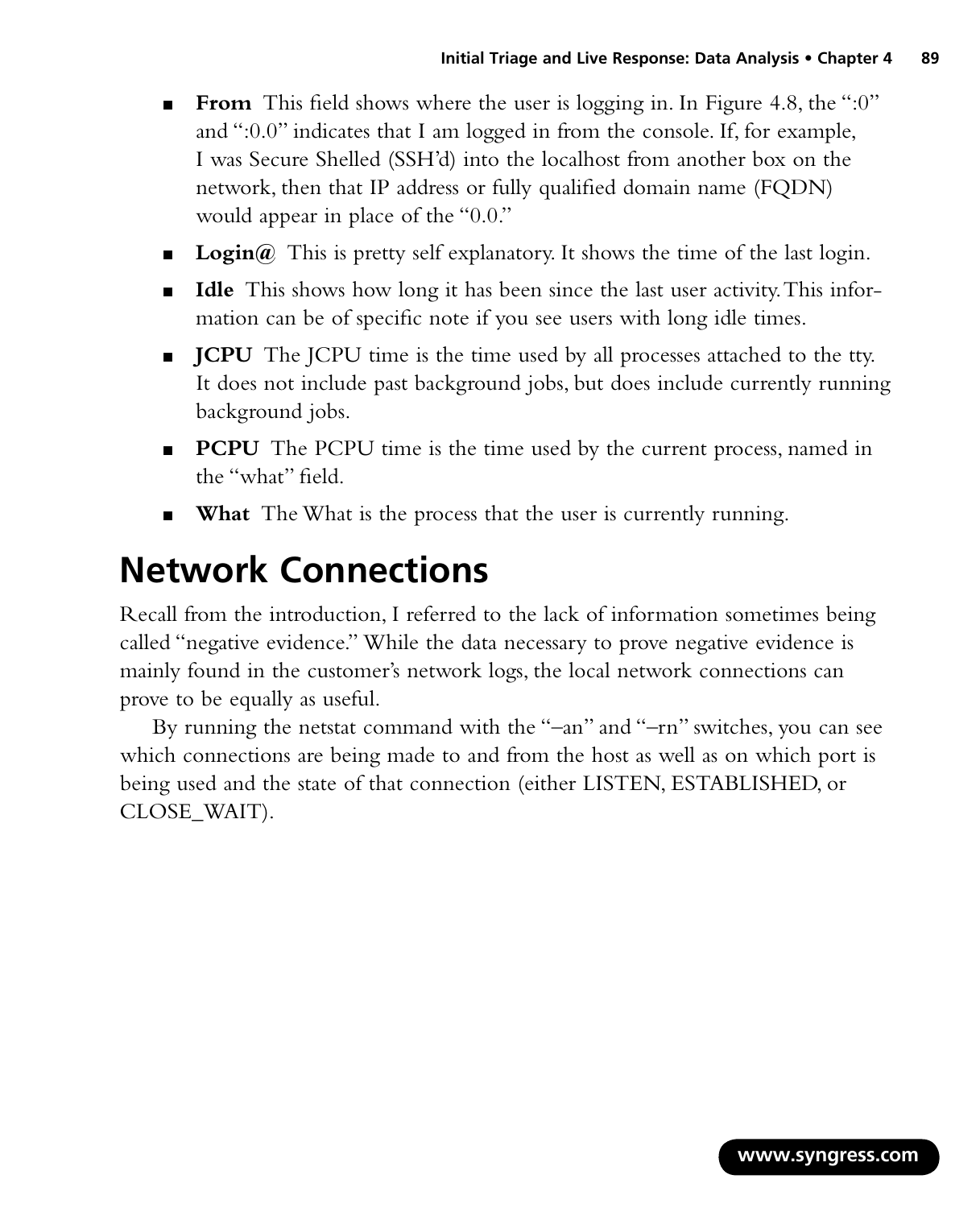**Figure 4.9** Established Outbound Connections

| a                         |                    |                  |                                                       |                               |                                             |                   | routeb Forenabele /                                                  | $ n$ |
|---------------------------|--------------------|------------------|-------------------------------------------------------|-------------------------------|---------------------------------------------|-------------------|----------------------------------------------------------------------|------|
|                           |                    |                  | Ele Edit View Terminal Tabs Help                      |                               |                                             |                   |                                                                      |      |
|                           |                    |                  | root@Forensic3:/# netstat -an                         |                               |                                             |                   |                                                                      | E    |
|                           |                    |                  | Active Internet connections (servers and established) |                               |                                             |                   |                                                                      |      |
|                           |                    |                  | Proto Recv-O Send-O Local Address                     |                               | Foreign Address                             |                   | State                                                                |      |
| tcp                       | 8                  |                  | 0, 127.0.0.1:631                                      |                               | $0.0.0.01$ *                                |                   | LISTEN                                                               |      |
| tcp                       | $\theta$           |                  | 0 192.168.10.118:33428                                |                               | 64.12.201.38:5190                           |                   | <b>ESTABLISHED</b>                                                   |      |
| tcp                       | $\theta$           |                  | 0 192.168.10.118:50577                                |                               | 207.46.111.47:1863                          |                   | <b>ESTABLISHED</b>                                                   |      |
| tcp                       | 1<br>$\theta$      |                  | 0 192.168.10.118:42118                                |                               | 212.58.226.73:80                            |                   | <b>CLOSE WAIT</b>                                                    |      |
| tcp                       | 8                  |                  | 0 192.168.10.118:57359                                |                               | 216.155.193.174:5850                        |                   | ESTABLISHED                                                          |      |
| tcp<br>tcp                | a                  |                  | 0 192.168.10.118:58929<br>0 192.168.10.118:41844      |                               | 216.239.51.125:5222<br>205.188.210.131:5190 |                   | ESTABLISHED<br>ESTABLISHED                                           |      |
| tcp                       | $\theta$           |                  | 0 192.168.10.118:33739                                |                               | 64.233.167.104:80                           |                   | ESTABLISHED                                                          |      |
| tcp                       | $\theta$           |                  | 0 192.168.10.118:36898                                |                               | 205.188.153.3:5190                          |                   | ESTABLISHED                                                          |      |
| tcp                       | a                  |                  | 0 192.168.10.118:48759                                |                               | 265.188.8.104:5190                          |                   | <b>ESTABLISHED</b>                                                   |      |
| tcp                       | $\theta$           |                  | 112 192.168.10.118:50277                              |                               | 205.188.13.16:5190                          |                   | <b>ESTABLISHED</b>                                                   |      |
| udp                       | a                  |                  | 0 0.0.0.8:32778                                       |                               | $0.0.0.0:$ *                                |                   |                                                                      |      |
| udp                       | $\theta$           |                  | 0.0.0.0.0:5353                                        |                               | $0.0.0.01*$                                 |                   |                                                                      |      |
|                           |                    |                  | Active UNIX domain sockets (servers and established)  |                               |                                             |                   |                                                                      |      |
|                           | Proto RefCnt Flags |                  | Type.                                                 | State                         | I-Node Path                                 |                   |                                                                      |      |
| $unix$ 10                 |                    |                  | DGRAM                                                 |                               | 15881                                       | /dev/log          |                                                                      |      |
| unix <sub>2</sub>         |                    | ACC              | <b>STREAM</b>                                         | LISTENING                     | 17843                                       | /tmp/.X11-unix/X8 |                                                                      |      |
| $unix$ 2                  |                    | ACC              | <b>STREAM</b>                                         | <b>LISTENING</b>              | 18112                                       |                   | /tmp/keyring-u32dsI/socket                                           |      |
| unix <sub>2</sub>         |                    | ACC.             | <b>STREAM</b>                                         | LISTENING                     | 16001                                       |                   | @/tmp/dbus-BuB3Rrp6uX                                                |      |
| unix <sub>2</sub>         |                    | ACC              | STREAM                                                | LISTENING                     | 18193                                       |                   | /tmp/ssh-jtGPjJ5607/agent.5607                                       |      |
| unix <sub>2</sub>         |                    | ACC              | <b>STREAM</b>                                         | LISTENING                     | 18289                                       |                   | /tmp/orbit-cepogue/linc-160c-0-658a2ede3fb7c                         |      |
| $unix$ 2                  |                    | ACC              | <b>STREAM</b>                                         | LISTENING                     | 18219                                       |                   | /tmp/orbit-cepoque/linc-15e7-0-3efdd4b54f661                         |      |
| $unix$ 2<br>$unix$ 2      |                    | ACC<br>ACC.      | <b>STREAM</b><br>STREAM                               | LISTENING                     | 18437<br>18471                              |                   | /tmp/.ICE-unix/5607<br>/tmp/orbit-cepoque/linc-1612-0-71b52a2b47926  |      |
| unix <sub>2</sub>         |                    | ACC              | <b>STREAM</b>                                         | LISTENING<br><b>LISTENING</b> | 18528                                       |                   | /tmp/orbit-cepoque/linc-161d-0-71b52a2beaf50                         |      |
| $unix$ 2                  |                    | ACC              | <b>STREAM</b>                                         | <b>LISTENING</b>              | 18546                                       |                   | /tmp/orbit-cepoque/linc-161a-0-71b52a2a2a81                          |      |
| unix <sub>2</sub>         |                    | ACC.             | <b>STREAM</b>                                         | LISTENING                     | 18634                                       |                   | /tmp/orbit-cepoque/linc-161c-0-63b1162b814a2                         |      |
| unix <sub>2</sub>         |                    | ACC:             | <b>STREAM</b>                                         | LISTENING                     | 18654                                       |                   | /tmp/orbit-cepoque/linc-1618-0-6243al5ea512d                         |      |
| unix <sub>2</sub>         |                    | ACC <sup>1</sup> | <b>STREAM</b>                                         | LISTENING                     | 18669                                       |                   | /tmp/orbit-cepogue/linc-1634-0-230028d8b3cc5                         |      |
| unix <sub>2</sub>         |                    | ACC              | <b>STREAM</b>                                         | <b>LISTENING</b>              | 18714                                       |                   | /tmp/orbit-cepoque/linc-1639-0-5412ad0a3522d                         |      |
| $unix$ 2                  |                    | ACC              | <b>STREAM</b>                                         | <b>LISTENING</b>              | 18756                                       |                   | /tmp/orbit-cepoque/linc-1641-0-27ad54d45c052                         |      |
| unix <sub>2</sub>         |                    | ACC.             | STREAM                                                | LISTENING                     | 18856                                       |                   | /tmp/orbit-cepoque/linc-163b-0-55f5ad6d860d8                         |      |
| unix <sub>2</sub>         |                    | ACC              | STREAM                                                | <b>LISTENING</b>              | 18867                                       |                   | /tmp/orbit-cepogue/linc-164c-0-47eea5ac88234                         |      |
| unix <sub>2</sub>         |                    | ACC 1            | <b>STREAM</b>                                         | LISTENING                     | 18871                                       |                   | /tmp/orbit-cepoque/linc-1644-0-55f5ad6d8849e                         |      |
| unix <sub>2</sub>         |                    |                  | DGRAM                                                 |                               | 8571                                        |                   | @/com/ubuntu/upstart                                                 |      |
| unix <sub>2</sub>         |                    | ACC              | <b>STREAM</b>                                         | <b>LISTENING</b>              | 18934                                       |                   | /tmp/orbit-cepoque/linc-1622-0-3dff3a6953982                         |      |
| unix                      | $\overline{2}$     | ACC<br>ACC.      | <b>STREAM</b><br><b>STREAM</b>                        | LISTENING<br><b>LISTENING</b> | 18987<br>19130                              |                   | /tmp/orbit-cepoque/linc-164b-0-7fa9f51666fe7                         |      |
| unix <sub>2</sub><br>unix | $\overline{2}$     | ACC              | <b>STREAM</b>                                         | LISTENING                     | 19144                                       |                   | /tmp/orbit-cepoque/linc-167c-0-6269012945fc2<br>/tmp/mapping-cepoque |      |
| unix                      | $\overline{2}$     | ACC.             | <b>STREAM</b>                                         | <b>LISTENING</b>              | 17649                                       | @/org/bluez/audio |                                                                      |      |
| unix                      | $\overline{2}$     | ACC              | <b>STREAM</b>                                         | LISTENING                     | 20400                                       |                   | /tmp/orbit-cepoque/linc-16ab-0-68f12f25da00b                         |      |
| unix                      | $\rightarrow$      | <b>ACC</b>       | <b>STREAM</b>                                         | <b>LISTENING</b>              | 20408                                       |                   | /tmp/orbit-cepoque/linc-16af-0-68f12f25db595                         |      |
| unix                      | $\overline{2}$     | ACC              | <b>STREAM</b>                                         | LISTENING                     | 28468                                       |                   | /tmp/orbit-cepoque/linc-16ad-0-231db20dd7d31                         |      |
| unix                      | $\overline{2}$     | ACC              | <b>STREAM</b>                                         | LISTENING                     | 20541                                       |                   | /tmp/orbit-cepoque/linc-16d5-0-76a7d6e856c5f                         |      |
| unix                      | $\overline{2}$     | ACC              | <b>STREAM</b>                                         | LISTENING                     | 28890                                       |                   | /tmp/orbit-cepoque/linc-1768-0-41aae5837943a                         |      |
| unix                      | $\overline{2}$     | ACC              | <b>STREAM</b>                                         | <b>LISTENING</b>              | 17596                                       |                   | @/var/run/dbus-T9EfKWIMoj                                            |      |
| $unix$ 2                  |                    | ACC              | <b>STREAM</b>                                         | <b>LISTENING</b>              | 15718                                       |                   | /var/run/acpid.socket                                                |      |
| unix                      | $\overline{2}$     | ACC              | <b>STREAM</b>                                         | LISTENING                     | 163105                                      |                   | /tmp/orbit-cepoque/linc-950-0-2d831ae5d8035                          |      |
| unix <sub>2</sub>         |                    | ACC.             | STREAM                                                | <b>LISTENING</b>              | 385765                                      |                   | /tmp/orbit-cepoque/linc-86a-0-7ac2a63222de                           |      |
| $unix$ 2                  |                    | ACC              | <b>STREAM</b>                                         | LISTENING                     | 15972                                       |                   | /var/run/dbus/system bus socket                                      |      |
| unix <sub>2</sub>         |                    | ACC              | <b>STREAM</b>                                         | LISTENING                     | 17515                                       |                   | /var/run/avahi-daemon/socket                                         |      |
| unix <sub>2</sub>         |                    | ACC.             | STREAM                                                | LISTENING                     | 18451                                       |                   | @/tmp/dbus-xJ38YZBCbk                                                |      |
|                           |                    |                  |                                                       |                               |                                             |                   |                                                                      |      |

The results of the netstat "–an" command are separated into two sections, Active Connections and Domain Sockets.The Active Connections are separated into six columns, however, for our purposes we are only interested in four, Proto (Protocol), Local Address, Foreign Address, and State.As you can see from Figure 4.9, I have several established outbound connections to various destinations on various ports. Obviously the connections on port 80 are Web, while ports 5190, 1863, 5050, and 5222 are instant messaging via Pidgin. I was able to confirm this by running ARIN WHOIS queries against the IP addresses in the Foreign Address column.

In your case, this information will be different, but will show you the same type of information. Knowing the connection status of your machine is of critical importance to your case, and can provide key insight into specifics of the incident.

The second section,Active Unix Domain Sockets, has the following breakdown:

- Proto Protocol (usually UNIX) used
- RefCnt Reference count (i.e., attached processes via this socket).
- Flags Flags displayed is SO\_ACCEPTON (displayed as ACC), SO\_WAITDATA (W), or SO\_NOSPACE (N). SO\_ACCECPTON is used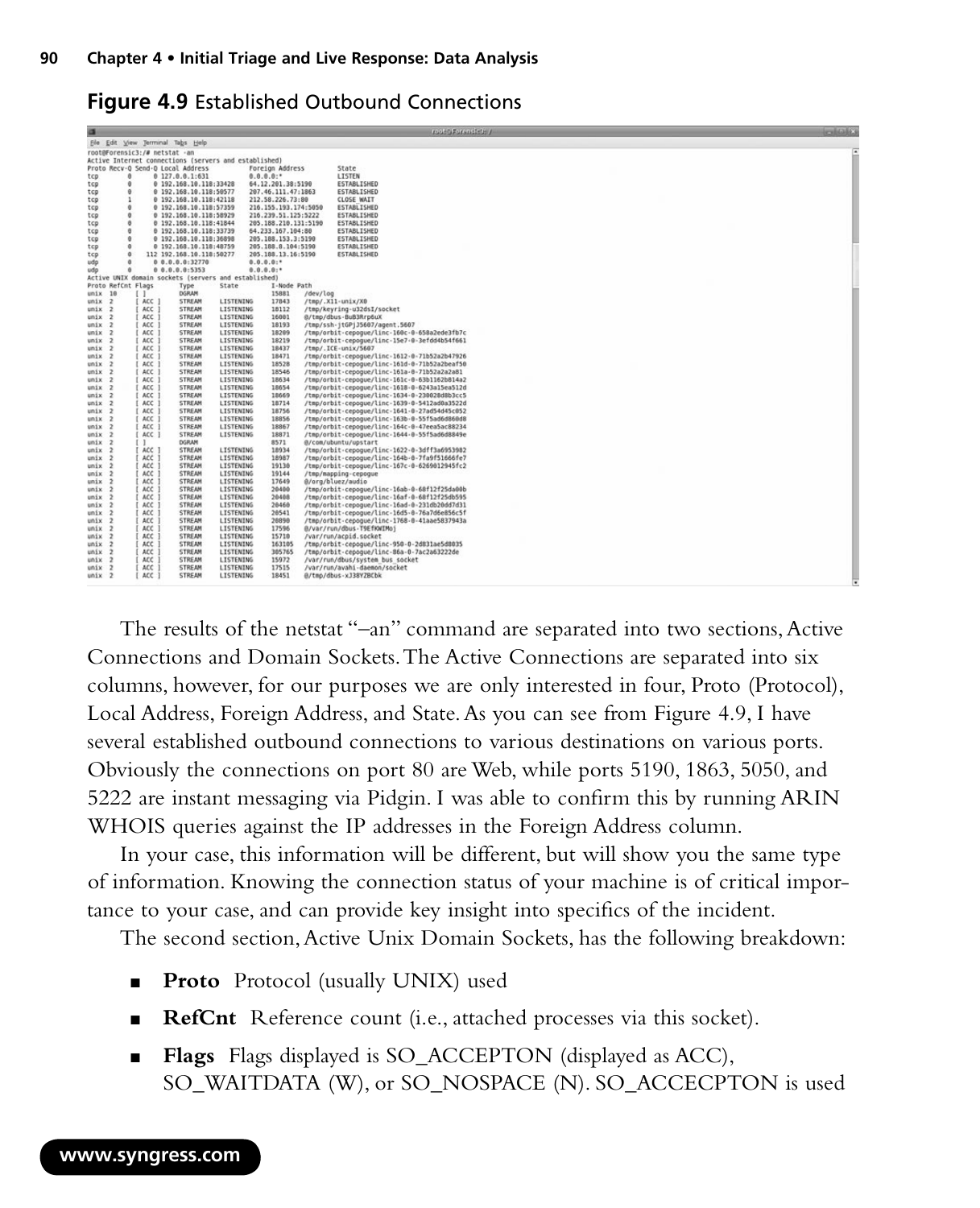on unconnected sockets if their corresponding processes are waiting for a connect request.The other flags are not of normal interest.

- **Type** Types of socket access: ■
	- **DGRAM** Used in Datagram (connectionless) mode ■
	- **STREAM** Stream (connection) socket ■
	- **RAW** Raw socket ■
	- **RDM** Reliably-delivered messages ■
	- **SEQPACKET** Sequential packet socket ■
	- **PACKET** RAW Interface access socket ■
- **State:** ■
	- **FREE** Not allocated ■
	- **LISTENING** Listening for a connection request. Those sockets are only displayed if the -a switch is set. ■
	- **CONNECTING** About to establish a connection. ■
	- **CONNECTED** Connected. ■
	- **DISCONNECTING** Disconnecting. ■
	- **(empty)** Not connected to another socket. ■

The last two columns are I-Node and Path, which identify the process attached to the socket. Since there are likely to be a whole slew of entries, and you will likely have no clue which ones are normal and which are not, be sure to get with the customer's system and network administrators to help you establish a baseline of "normal" operating parameters.Additionally, simply using an Internet search engine will provide you with good information regarding the nature of a process. Since there are so many, this should be reserved only for processes that stand out as being potentially outside of what the customer administrator teams determine to be normal.

The netstat command with the "-rn" switch will display the hosts' routing table. (See Figure 4.10.)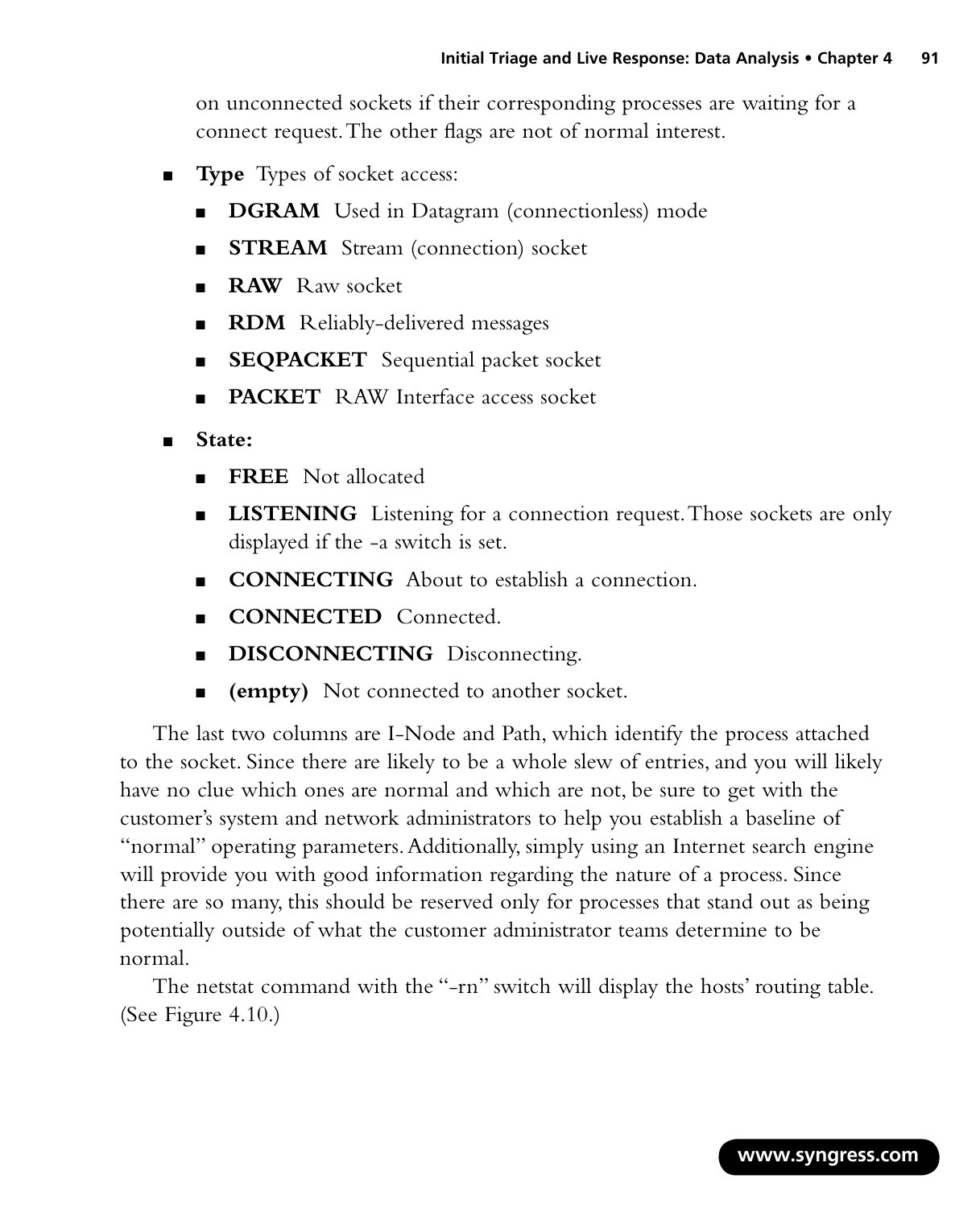**Figure 4.10** Displaying the Host Routing Table

root@Forensic3:/# root@Forensic3:/# netstat -rn Kernel IP routing table Destination Gateway Genmask Flags MSS Window irtt Iface  $0.0.0.0$ 255.255.255.0  $\mathbf{u}$  $0$   $\theta$  $0$  eth $0$ 192.168.10.0  $0.0.0.0$ 192.168.10.100 0.0.0.0 UG  $0$  0  $0$  eth $0$ root@Forensic3:/#

As you can see from Figure 4.10, this command yields eight columns.The first two are pretty easy to decipher, where the route is headed and which gateway is being used. In the event that no gateway is used, an asterix (\*) will appear in that column.The next column shows the "generality" of the route, or in other words, the network mask for that particular route.The next column displays the flags that can be set.The flag breakdown is:

- **G** Gateway
- **U** The interface being used is Up
- **H** Only a single **Host** can be reached through the route, like the loopback ■
- **D** The route has been **Dynamically** created ■
- **M Modified** by an Internet Control Message Protocol (ICMP) redirect ■
- **!** The route is a reject, and the packets will be dropped ■

## **Running Processes**

It is important to know what is running on the host you are analyzing.This can be accomplished by a few different commands. For the purposes of this book, I only cover "ps aux" and "top." (See Figure 4.11.)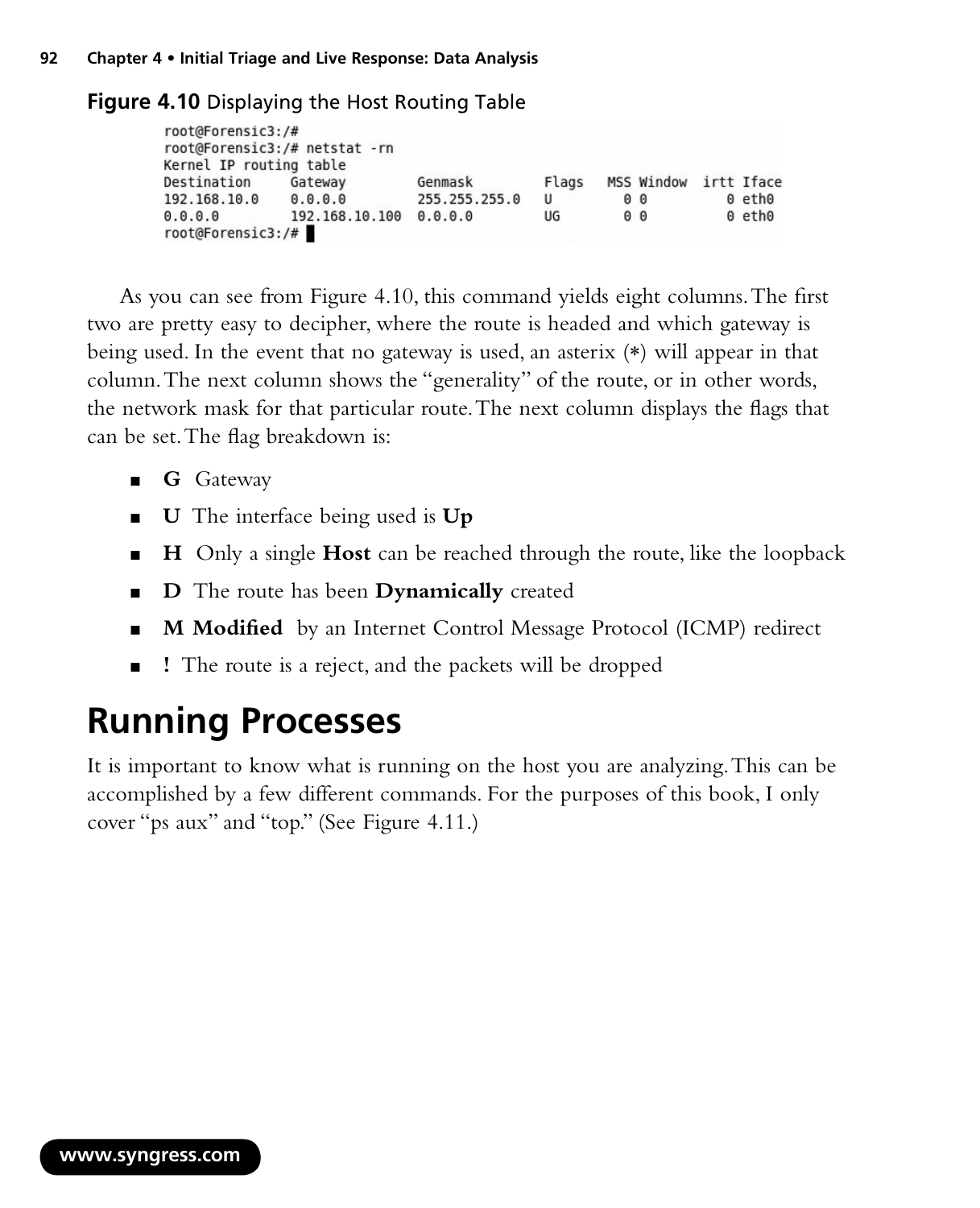**Figure 4.11** "ps aux" and "top"

| a               |                              |                     |                     |                                 |                    |          |                   |             | route Formulain                                                                                            | <b>Service Co.</b> |  |
|-----------------|------------------------------|---------------------|---------------------|---------------------------------|--------------------|----------|-------------------|-------------|------------------------------------------------------------------------------------------------------------|--------------------|--|
| Ele             |                              |                     |                     | Edit View Terminal Tags Help    |                    |          |                   |             |                                                                                                            |                    |  |
| <b>USER</b>     |                              | PID NCPU NMEM       |                     | VSZ                             | <b>RSS TTY</b>     |          | <b>STAT START</b> |             | TIME COMMAND                                                                                               |                    |  |
| root            |                              | $1 \theta.0$        | 0.0                 | 2948                            | 1852 7             | 55       | Apr10             |             | $0:01$ /sbin/init                                                                                          |                    |  |
| root            |                              | 2 0.0 0.0           |                     | $\theta$                        | 0.7                | Se       | Apr10             |             | 0:00 [kthreadd]                                                                                            |                    |  |
| root            |                              | 30.000.0            |                     | $\theta$                        | 0.7                | 5<       | Apr18             |             | 0:00 [migration/0]                                                                                         |                    |  |
| root            |                              | 40.00.0             |                     | $\theta$                        | 0.7                | SN       | Apr10             |             | 0:00 [ksoftirqd/0]                                                                                         |                    |  |
| root            |                              | 50.0                | 0.0                 | $\theta$                        | 0.7                | 5<       | Apr10             |             | 0:00 [watchdog/0]                                                                                          |                    |  |
|                 |                              | 60.0                | 0.8                 | $\theta$                        | 67                 | 5<       | Apr10             |             | 0:00 [migration/1]                                                                                         |                    |  |
| root            |                              | 70.0                | 0.0                 | $\theta$                        | 07                 | SN       | Apr10             |             | 0:00 [ksoftirgd/1]                                                                                         |                    |  |
| root            |                              | 8 0.0               | 0.0                 | e                               | 0.7                | 5<       | Apr10             |             | 0:00 [watchdog/1]                                                                                          |                    |  |
| root            |                              |                     | 0.0                 | $\theta$                        | 0.7                | 5<       |                   |             |                                                                                                            |                    |  |
| root            |                              | 90.0<br>10 0.0      | 0.0                 | $\theta$                        | 0.7                | 5<       | Apr10<br>Apr10    |             | $0:00$ [events/0]<br>$0:00$ [events/1]                                                                     |                    |  |
| root            |                              | 11 0.0              | 0.0                 | $\theta$                        | 0.7                | S<       | Apr10             |             | 0:00 [khelper]                                                                                             |                    |  |
| root            |                              | 31 0.0 0.0          |                     | $\theta$                        | 87                 | 5<       | Apr18             |             | 0:00 [kblockd/0]                                                                                           |                    |  |
| root<br>root    |                              | 32 0.0 0.0          |                     | $\Theta$                        | 87                 | 5<       | Apr10             |             | 0:00 [kblockd/1]                                                                                           |                    |  |
|                 |                              | $33 \t0.0$          | $\theta$ . $\theta$ | $\theta$                        | 87                 | 5<       | Apr10             |             | 0:00 [kacpid]                                                                                              |                    |  |
| root<br>root    |                              | 340.0               | 0.0                 | $\theta$                        | 0.7                | 5<       | Apr10             |             | 0:00 [kacpi notify]                                                                                        |                    |  |
|                 |                              | 150 0.0 0.0         |                     | $\theta$                        | 87                 | 5<       | Apr10             |             | 0:00 [kseriod]                                                                                             |                    |  |
| root            |                              |                     | 0.0                 | $\theta$                        | 0.7                | s        |                   |             |                                                                                                            |                    |  |
| root            |                              | 177 0.0<br>178 0.0  |                     | $\theta$                        | 0.7                | s        | Apr10             |             | 0:00 [pdflush]<br>0:00 [pdflush]                                                                           |                    |  |
| root            |                              | 1790.0              | 0.0<br>0.0          | $\theta$                        | 0.7                |          | Apr10             |             |                                                                                                            |                    |  |
| root            |                              | 238 0.0 0.0         |                     | $\theta$                        | 87                 | 5<<br>5< | Apr10<br>Apr10    |             | 0:00 [kswapd0]<br>$0:00$ [aio/0]                                                                           |                    |  |
| root            | 231                          |                     |                     |                                 | 87                 | 5<       |                   |             |                                                                                                            |                    |  |
| root            |                              | $\theta$ . $\theta$ | 0.0                 | θ<br>5688                       | 3000 pts/2         | $5s*$    | Apr10             |             | $0:00$ [aio/1]                                                                                             |                    |  |
| cepoque         | 1314 0.0                     | 2105 0.0 0.0        | 0.1                 | $\theta$                        | 07                 | S<       | Apr10             | $0:00$ bash |                                                                                                            |                    |  |
| root            | 2106                         |                     |                     | 0                               | 0.7                |          | Apr10             |             | 0:00 [ksuspend usbd]                                                                                       |                    |  |
| root            |                              | 0.0 0.0             |                     |                                 |                    | S<       | Apr10<br>86:17    |             | $0:00$ [khubd]                                                                                             |                    |  |
| cepogue         | 2135                         |                     | 0.0 0.0             | 1752<br>1756                    | 528 7<br>528 7     | s<br>s   |                   |             | 0:00 /bin/sh /usr/bin/firefox<br>0:00 /bin/sh /usr/lib/firefox/run-mozilla.sh /usr/lib/firefox/firefox-bin |                    |  |
| cepogue         | 2147                         |                     | 0, 0, 0, 0          |                                 |                    | sı       | 06:17             |             | 0:02 /usr/lib/firefox/firefox-bin                                                                          |                    |  |
| cepogue         | 2154 0.0                     |                     |                     |                                 | 1.6 118500 34644 7 |          | 06:17             |             | 0:00 [khpsbpkt]                                                                                            |                    |  |
| root            | 2178 0.0 0.0                 |                     |                     | $\theta$<br>$\theta$            | 0.7<br>$B$ ?       | 5<       | Apr10             |             |                                                                                                            |                    |  |
| root            | 2210 0.0 0.0<br>2211 0.0 0.0 |                     |                     | $\theta$                        | 87                 | 5<<br>5< | Apr18<br>Apr10    |             | $0:00$ [ata/0]<br>$0:00$ [ata/1]                                                                           |                    |  |
| root            |                              |                     |                     | $\Theta$                        | $B$ $\bar{r}$      | 5<       |                   |             | $0:00$ [ata aux]                                                                                           |                    |  |
| root<br>root    | 2212 0.0 0.0<br>2272 0.0 0.0 |                     |                     | $_{\scriptscriptstyle{\theta}}$ | 0.7                | 5<       | Apr10<br>Apr10    |             | 0:00 [knodemgrd 0]                                                                                         |                    |  |
|                 |                              |                     |                     | $\theta$                        | 0.7                | 5<       |                   |             | $0:00$ [scsi ch $0$ ]                                                                                      |                    |  |
| root<br>root    | 2273 0.0 0.0<br>2274 0.0 0.0 |                     |                     | $\theta$                        | 0.7                | 5<       | Apr10<br>Apr10    |             | 0:00 [scsi eh 1]                                                                                           |                    |  |
|                 | $2384$ 0.0                   |                     |                     |                                 | 1.5 106776 31772 7 | sı       | Apr18             |             | $0:29$ pidgin                                                                                              |                    |  |
| cepogue<br>root |                              | 2501 0.0 0.0        |                     | $\theta$                        | 0.7                | 5<       | Apr10             |             | 0:00 [kjournald]                                                                                           |                    |  |
| root            | 2786 0.0 0.0                 |                     |                     |                                 | 3024 1372 7        | 5< s     | Apr18             |             | 0:00 /sbin/udevd --daemon                                                                                  |                    |  |
| root            | 3738                         | 0.0 0.0             |                     | $\theta$                        | 67                 | S<       | Apr10             |             | 0:00 [kpsmoused]                                                                                           |                    |  |
| root            | 3745                         | 0.0 0.0             |                     | ٠                               | 0.7                | S<       | Apr10             |             | $0:00$ [kmmcd]                                                                                             |                    |  |
| root            | 3823                         | 0.0 0.0             |                     | e                               | 0.7                | s<       | Apr10             |             | 0:00 [pccardd]                                                                                             |                    |  |
|                 | 3981 0.0 0.0                 |                     |                     | $\theta$                        | 67                 | S<       | Apr10             |             | $0:02$ [rt73usb]                                                                                           |                    |  |
| root<br>root    | 4399 0.0 0.0                 |                     |                     | 3792                            | 988 ?              | Ss.      | Apr10             |             | 0:00 /sbin/mount.ntfs /dev/sdal /media/sdal -o rw.umask=007.gid=46                                         |                    |  |
| root            |                              | 4635 0.0 0.0        |                     | 1696                            | 520 tty4           | $$5+$    | Apr18             |             | 0:00 /sbin/getty 38400 tty4                                                                                |                    |  |
| root            |                              | 4636 0.0 0.0        |                     | 1696                            | 520 tty5           | $5s*$    | Apr10             |             | 0:00 /sbin/getty 38400 tty5                                                                                |                    |  |
| root            |                              | 4641 0.0 0.0        |                     | 1692                            | 516 tty2           | $5s*$    | Apr10             |             | 0:00 /sbin/getty 38400 tty2                                                                                |                    |  |
| root            | 4642 0.0 0.0                 |                     |                     | 1696                            | 520 tty3           | $5s*$    | Apr10             |             | 0:00 /sbin/getty 38400 tty3                                                                                |                    |  |
| root            | 4643                         | 0.0                 | 0.0                 | 1696                            | 520 ttyl           | $S5+$    | Apr18             |             | 0:00 /sbin/getty 38400 ttyl                                                                                |                    |  |
| root            |                              | 4644 8.8 8.8        |                     | 1692                            | 516 tty6           | $S5+$    | Apr18             |             | 0:00 /sbin/getty 38400 tty6                                                                                |                    |  |
| root            | 4857 8.8 8.8                 |                     |                     | 2436                            | 1324 7             | Ss       | Apr10             |             | 0:00 /usr/sbin/acpid -c /etc/acpi/events -s /var/run/acpid.socket                                          |                    |  |
| root            | 4984 8.8 8.8                 |                     |                     | 8                               | 0.7                | S<       | Apr18             |             | 0:00 [kondemand/0]                                                                                         |                    |  |
| root            | 4985                         | 0.0 0.0             |                     | $\theta$                        | 0.7                | S<       | Apr10             |             | 0:00 [kondemand/1]                                                                                         |                    |  |
| syslog          | 4976 0.0 0.0                 |                     |                     | 1916                            | 732 7              | Ss.      | Apr18             |             | 0:00 /sbin/syslogd -u syslog                                                                               |                    |  |
| root            |                              | 5031 0.0 0.0        |                     | 1848                            | 548 7              | s.       | Apr18             |             | 0:00 /bin/dd bs 1 if /proc/kmsg of /var/run/klogd/kmsg                                                     |                    |  |
| $-$ -More $-$   |                              |                     |                     |                                 |                    |          |                   |             |                                                                                                            |                    |  |
|                 |                              |                     |                     |                                 |                    |          |                   |             |                                                                                                            |                    |  |

The "ps aux" command shows all running processes using the BSD syntax, and as you can see from Figure 4.11, the output is separated into 11 columns. Paramount among these, at least in terms of a forensic investigation, are the "USER","TTY", "START","TIME", and "COMMAND." Each will be important for different reasons depending on what you are trying to determine, and can easily be parsed with a text utility (like Textpad<sup>1</sup>) or from the command line using "grep." Whatever the case may be, these entries will tell you who started the process, from where, when, and the command that was used.This information can also be used in conjunction with data from the user shell history and the network log files for correlating certain events. For example, in Figure 4.11, you can see that the user "cepogue" started a process called "Pidgin" which was started on "Apr10," has been running for "0:34" minutes, and was launched with the command,"pidgin." Some items of note within this information, however, are the time and the command.

The time shows that the process has only been running for 34 minutes.What this means is that this column denotes the amount of time the process has been running

<sup>1</sup> www.textpad.com/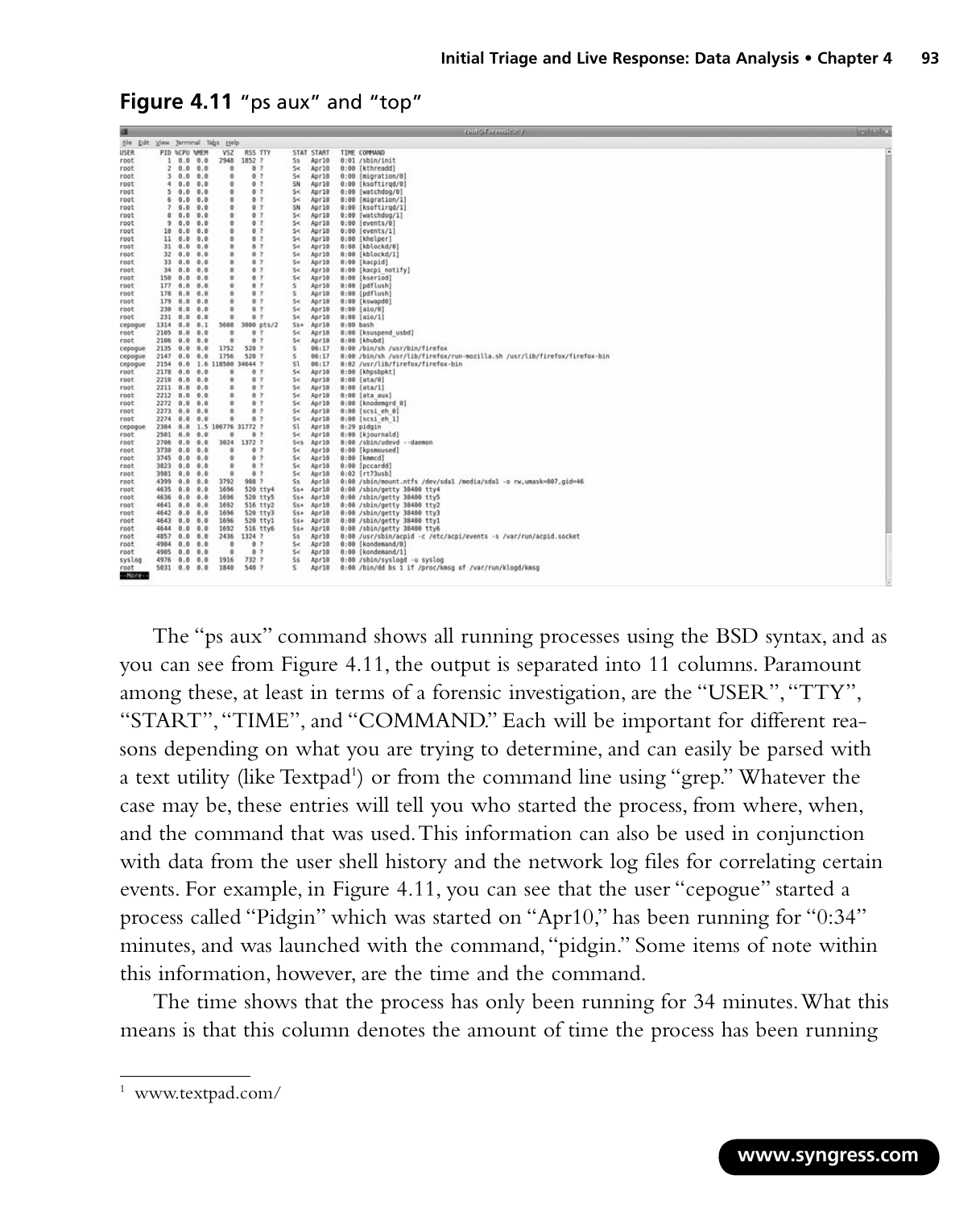on the CPU and not the time that has elapsed since the program was launched, since most programs spend a great deal of time waiting for other stuff to happen before they actually need time on the CPU.

The command column in this example simply shows a single word,"pidgin." This can mean one of two things. Either the binary is in my user path, or I launched it from a graphical user interface (GUI). In the case, the latter is true. Had I ran the binary from the command line using the full path, the entry in the "COMMAND" column would have read */usr/bin/pidgin*.

The process state code, shown as "stat," is not something you will likely use during an investigation.The codes show what state the process is currently in, or at least the time you issued the command.The codes are:

- **D** Uninterruptible sleep (usually IO)
- **R** Running or runnable (on run queue)
- **S** Interruptible sleep (waiting for an event to complete) ■
- **T** Stopped, either by a job control signal or because it is being traced ■
- **W** Paging (not valid since the 2.6.xx kernel) ■
- **X** Dead (should never be seen) ■
- **Z** Defunct ("zombie") process, terminated but not reaped by its parent ■

For BSD formats and when the stat keyword is used, additional characters may be displayed as:

- < high-priority (not nice to other users)
- **N** low-priority (nice to other users)
- L has pages locked into memory (for real-time and custom IO)
- **s** is a session leader
- 1 is multi-threaded (using CLONE\_THREAD, like NPTL pthreads do)
- **+** is in the foreground process group

The "top" command shows exactly what you think it would show, the running processes that are using the most CPU. (See Figure 4.12.)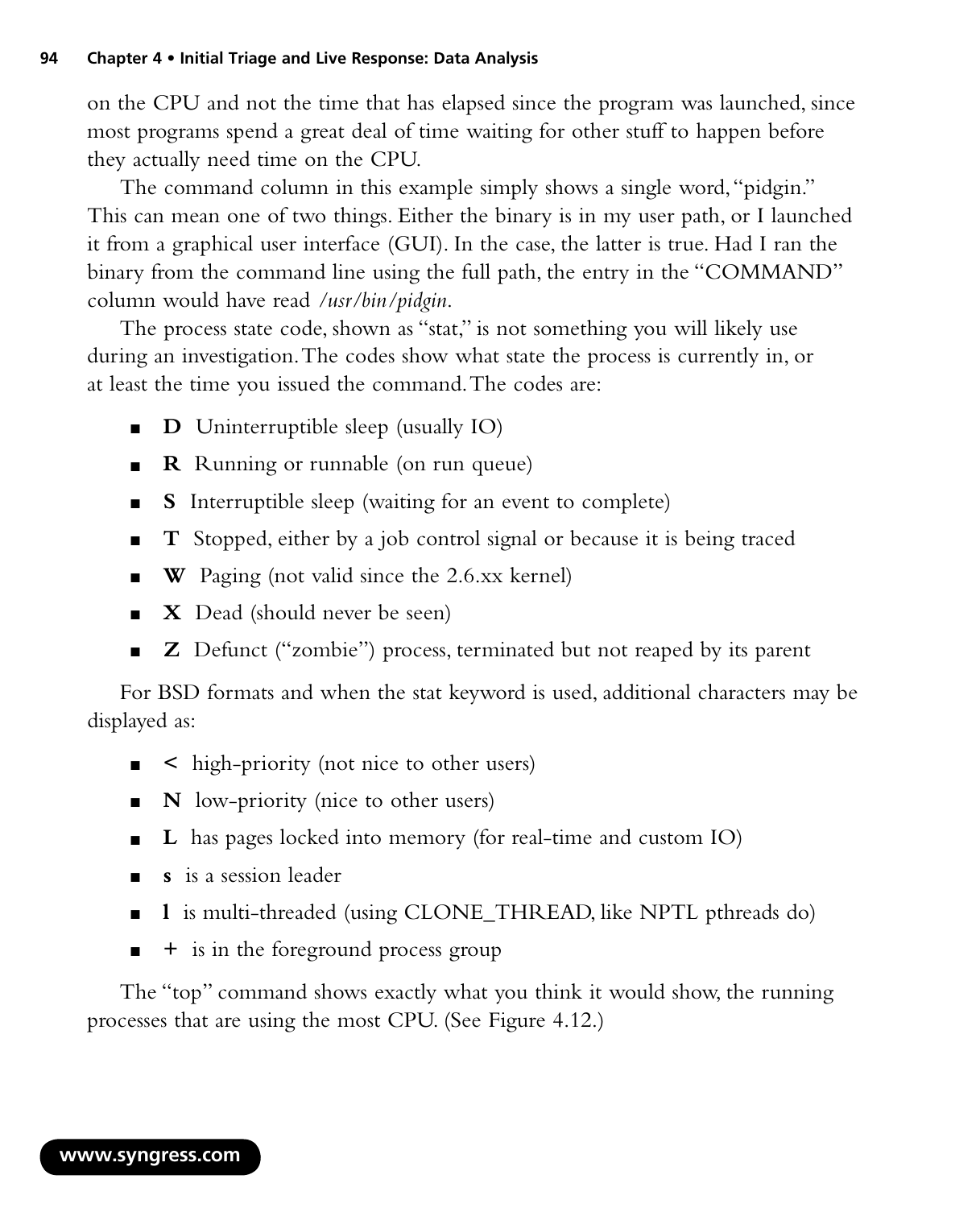| a                                                                        |                                                                                      | rockhilders in the                   | <b>COLORED</b> |
|--------------------------------------------------------------------------|--------------------------------------------------------------------------------------|--------------------------------------|----------------|
| Ele Edit View Terminal Tabs Help                                         |                                                                                      |                                      |                |
|                                                                          |                                                                                      |                                      |                |
| top - 08:37:27 up 21:26, 4 users, load average: 0.07, 0.02, 0.00         |                                                                                      |                                      |                |
| Tasks: 123 total, 2 running, 119 sleeping, 0 stopped, 2 zombie           |                                                                                      |                                      |                |
| Cpu(s): 10.1%us, 2.2%sy, 0.0%ni, 87.7%id, 0.0%wa, 0.0%hi, 0.0%si, 0.0%st |                                                                                      |                                      |                |
| 2075816k total, 886100k used, 1189716k free, 144824k buffers<br>Mem:     |                                                                                      |                                      |                |
| Swap:<br>Ok used.<br>Ok total,                                           | Ok free.                                                                             | 481068k cached                       |                |
|                                                                          |                                                                                      |                                      |                |
| PR NI VIRT RES SHR S \CPU \MEM<br>PID USER                               |                                                                                      | TIME+ COMMAND                        |                |
| 5433 root<br>15 <sup>2</sup><br>0.315m                                   | 36m 9572 S<br>91.8                                                                   | $9:14.71$ Xorg                       |                |
| 15<br>0 105m<br>17196 cepoque                                            | 34m 14m S<br>7, 1.7                                                                  | $0:07.27$ gimp                       |                |
| 19961 cepoque<br>17<br>032268                                            | 10m 7564 S<br>40.5                                                                   | 0:00.12 screenshot                   |                |
| 5656 cepoque<br>16 0 17860                                               | 10m 7424 S<br>20.5                                                                   | $0:27.76$ metacity                   |                |
| 5658 cepogue<br>15<br>0 47888<br>20 <sub>m</sub>                         | 13m <sub>5</sub><br>1 1.0                                                            | 0:14.02 gnome-panel                  |                |
| 5452 root<br>21<br>0 16112 4812 1556 S                                   | $0 \t 0.2$                                                                           | 4:55.48 daemon.py                    |                |
| 5650 cepoque<br>15<br>0 38248 9864 7796 S                                | 0.6.5                                                                                | 0:01.08 gnome-settings-              |                |
| 5845 cepoque<br>18<br>8 38864                                            | 0.5<br>18m 6968 S                                                                    | 0:00.66 notification-da              |                |
| 5992 cepoque<br>15<br>21m<br>0 71108                                     | 0 1.1<br>10m R                                                                       | 0:19.21 gnome-terminal               |                |
| 19942 root<br>15 <sub>15</sub><br>2364 1172<br>$\theta$                  | 876 R<br>0 0.1                                                                       | $0:00.02$ top                        |                |
| 15<br>2948 1852<br>1 root<br>$\theta$                                    | 532 S<br>0 0.1                                                                       | $0:01.23$ init                       |                |
| 2 root<br>$10 - 5$<br>0<br>ø                                             | 0S<br>$\theta$<br>$\theta$ . $\theta$                                                | 0:00.00 kthreadd                     |                |
| 3 root<br>RT -5<br>Θ<br>$\theta$                                         | <b>8 S</b><br>$_{\scriptscriptstyle{\theta}}$<br>0.0                                 | $0:00.16$ migration/0                |                |
| 34 19<br>ø<br>$\theta$<br>4 root                                         | 0S<br>$\theta$<br>$\theta$ . $\theta$                                                | 0:00.02 ksoftirgd/0                  |                |
| RT -5<br>5 root<br>$\theta$<br>$\theta$                                  | B S<br>0.0.0                                                                         | $0:00.00$ watchdog/0                 |                |
| $RT - 5$<br>6 root<br>0<br>8                                             | 8S<br>θ.<br>$\theta$ . $\theta$                                                      | $0:00.14$ migration/1                |                |
| 34 19<br>7 root<br>ø<br>$\theta$                                         | 0S<br>$\theta$<br>0.0                                                                | 0:00.00 ksoftirgd/1                  |                |
| RT -5<br>ë<br>8                                                          | $\theta$                                                                             | $0:00.00$ watchdog/1                 |                |
| 8 root<br>10<br>e<br>8                                                   | 8 S<br>$\theta$ . $\theta$                                                           | $0:00.09$ events/0                   |                |
| 9 root<br>$-5$<br>$10 - 5$<br>8<br>$\theta$                              | 0 <sub>S</sub><br>$\theta$<br>$\theta$ . $\theta$<br>$\theta$<br>$\theta$ . $\theta$ | $0:00.00$ events/1                   |                |
| 10 root<br>ø<br>$\theta$                                                 | 0S                                                                                   |                                      |                |
| $17 - 5$<br>11 root<br>ø                                                 | 0.5<br>θ<br>0.0                                                                      | 0:00.00 khelper<br>0:00.02 kblockd/8 |                |
| $10 - 5$<br>31 root<br>0<br>$\theta$                                     | 0S<br>$\theta$<br>$\theta$ . $\theta$                                                |                                      |                |
| 32 root<br>$10 - 5$<br>$\theta$<br>θ<br>8                                | 0S<br>$\theta$<br>$\theta$ . $\theta$                                                | 0:00.00 kblockd/1                    |                |
| 33 root<br>$20 - 5$<br>ē<br>$\theta$                                     | 0S<br>$\theta$<br>0.0                                                                | $0:00.00$ kacpid                     |                |
| 20<br>34 root<br>$-5$                                                    | 0.5<br>$\theta$<br>$\theta$ . $\theta$                                               | 0:00.00 kacpi notify                 |                |
| 150 root<br>$14 - 5$<br>ø<br>$\theta$<br>ø<br>$\theta$                   | <b>8 S</b><br>$\theta$<br>0.0                                                        | 0:00.00 kseriod<br>0:00.00 pdflush   |                |
| 177 root<br>28<br>$\theta$                                               | 0S<br>0<br>$\theta$ . $\theta$                                                       |                                      |                |
| 178 root<br>15<br>$\theta$<br>ø<br>$\theta$<br>15<br>ė<br>$\theta$       | 0S<br>$\theta$<br>$\theta$ . $\theta$                                                | 0:00.00 pdflush                      |                |
| 179 root<br>$-5$<br>ø                                                    | <b>8 S</b><br>$\theta$<br>$\theta$ . $\theta$                                        | 0:00.00 kswapd0                      |                |
| 230 root<br>15<br>$-5$<br>$\theta$<br>A                                  | 0S<br>$\theta$<br>0.0                                                                | $0:00.00$ aio/0                      |                |
| $15 - 5$<br>231 root<br>$\theta$                                         | 0 <sub>5</sub><br>$\theta$<br>$\theta$ . $\theta$                                    | $0:00.00$ aio/1                      |                |
| 15<br>5608 3000 1424 S<br>1314 cepoque<br>$\theta$                       | $\theta$<br>$\theta.1$                                                               | $0:00.10$ bash                       |                |
| 19<br>2105 root<br>$-5$<br>ë<br>ë                                        | 0 <sub>5</sub><br>0.0.0                                                              | 0:00.00 ksuspend usbd                |                |
| $19 - 5$<br>2106 root<br>ă<br>e                                          | 0S<br>$\theta$<br>0.0                                                                | $0:00.00$ khubd                      |                |
| 2135 cepogue<br>24<br>$\theta$<br>1752<br>528                            | 448 S<br>ô<br>$\theta$ . $\theta$                                                    | 0:00.00 firefox                      |                |
| 25<br>1756<br>528<br>2147 cepoque<br>$\theta$                            | 444 S<br>$\theta$<br>0.0                                                             | 0:00.00 run-mozilla.sh               |                |
| 2154 cepoque<br>15<br>$\theta$<br>115m<br>33m                            | 19mS<br>0 1.7                                                                        | 0:02.08 firefox-bin                  |                |
| 2178 root<br>$10 - 5$<br>$\theta$<br>ë                                   | $\theta$<br>0S<br>$\theta$ . $\theta$                                                | 0:00.00 khpsbpkt                     |                |
| 2210 root<br>10<br>.5<br>ĕ<br>$\ddot{\mathbf{a}}$                        | 0S<br>0.0.0                                                                          | $0:00.06$ ata/ $0$                   |                |
| 2211 root<br>10<br>ê<br>ô<br>$-5$                                        | 8 S<br>$\theta$<br>0.0                                                               | $0:00.00$ ata/1                      |                |
| 2212 root<br>$16 - 5$<br>a<br>₿                                          | 0S<br>θ.<br>0.0                                                                      | 0:00.00 ata aux                      |                |
| $10 - 5$<br>2272 root<br>ø<br>ø                                          | <b>BS</b><br>$\theta$<br>0.0                                                         | 0:00.00 knodemgrd 0                  |                |
| 11<br>ë<br>2273 root<br>$-5$<br>$\theta$                                 | 8 S<br>$\theta$<br>0.0                                                               | 0:00.00 scsi eh 0                    |                |
| $10 - 5$<br>ø<br>2274 root<br>٥                                          | 0S<br>0.0.0                                                                          | 0:00.06 scsi ch 1                    |                |
| 2384 cepoque<br>15<br>$\theta$<br>31m<br>104m                            | Ð<br>19m S<br>1.5                                                                    | $0:28.99$ pidgin                     |                |
| 2581 root<br>$10 - 5$<br>8<br>ø                                          | B S<br>0.0.0                                                                         | 0:00.30 kjournald                    |                |
| $15 - 4$<br>3024 1372<br>2786 root                                       | 0.1<br>488 S                                                                         | 0:00.12 udevd                        |                |
| 3730 root<br>$14 - 5$<br>0                                               | 0.0.0<br><b>8 S</b>                                                                  | 0:00.00 kpsmoused                    |                |
|                                                                          |                                                                                      |                                      |                |

**Figure 4.12** Running Processes Using the Most CPU

Figure 4.12 shows the output from the "top" command on my local host.As you can see, the results are 12 columns, which don't look entirely unlike the same columns we saw from the "ps" results.Again, the columns of the most interest in an investigation are "PID,"USER,""TIME+," and "COMMAND."

You will see a bit of a difference in the "TIME" column from the "ps" command and the "TIME+" shown in Figure 4.12."Top" shows more granularity by listing the CPU time down to the hundredth of a second.

There are also two additional columns which again, don't hold any real forensic value, but I will explain so that you know what they are.The "PR" column stands for PRiority, and denotes well the priority of the task, and the "NI" column stands for NIce, and indicates the nice value of the task.With this value, the smaller the number, the less nice it is to the other processes, or the higher priority it has.A zero in this column simply means that the priority will not change when determining the task's dispatchability.

## **Open File Handlers**

The "List Open Files" ( lsof ) command is used to show which files were and are opened by which processes. (See Figure 4.13.)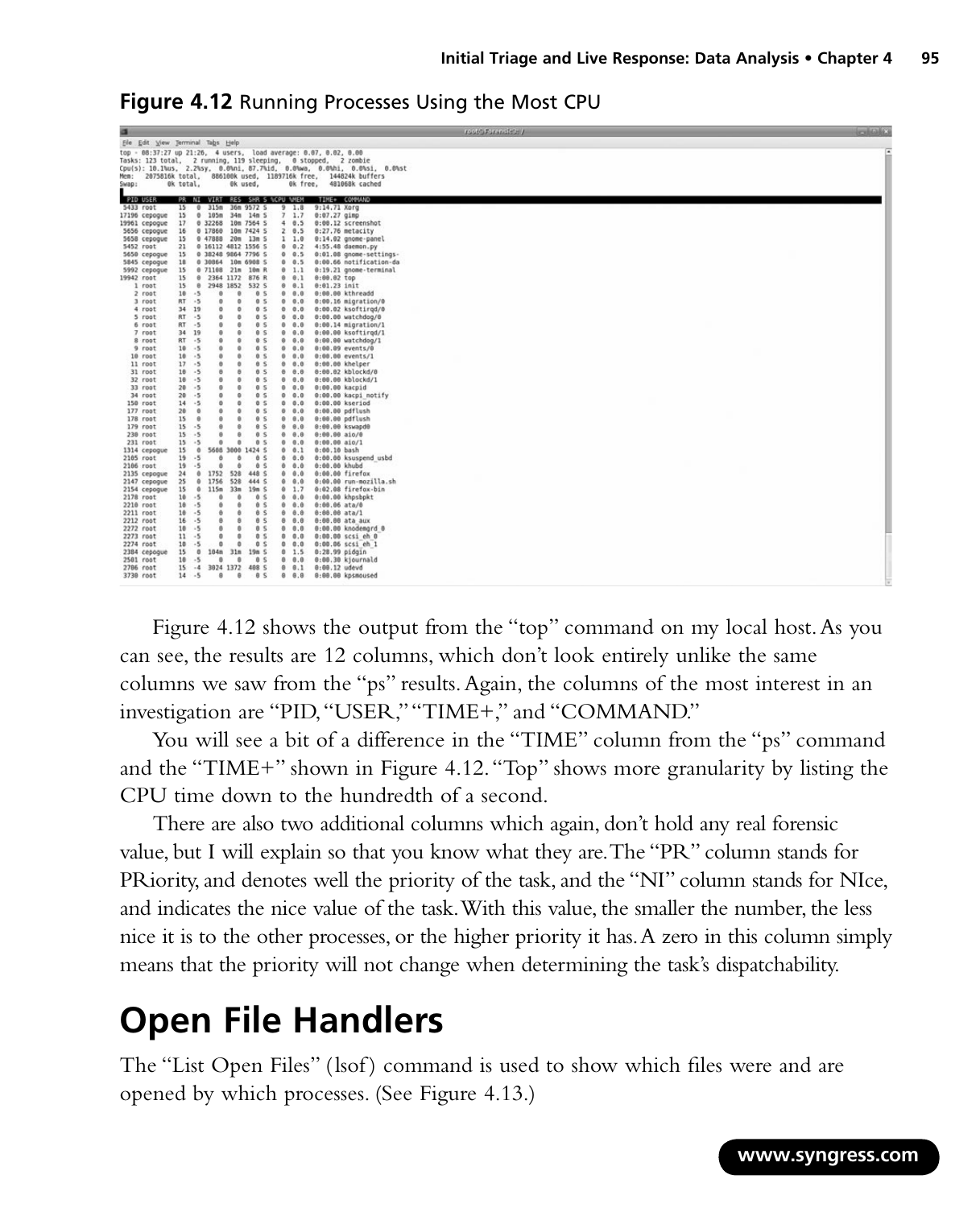#### **Figure 4.13** Open Files

| a                      |                                  |              |                |                |                 |          |                             | $\left  \frac{1}{2} \right $ and $\left  \frac{1}{2} \right $<br>rooter Forenatete / |  |
|------------------------|----------------------------------|--------------|----------------|----------------|-----------------|----------|-----------------------------|--------------------------------------------------------------------------------------|--|
|                        | Ele Edit View Terminal Tabs Help |              |                |                |                 |          |                             |                                                                                      |  |
| COMMAND                | PID                              | <b>USER</b>  | <b>FD</b>      | TYPE           | DEVICE          | SIZE     | NODE NAME                   |                                                                                      |  |
| init                   | 1                                | root         | cwd            | DIR            | 8,5             | 4896     | 21                          |                                                                                      |  |
| init                   | 1                                | root         | rtd            | DIR            | 8.5             | 4896     | 2/                          |                                                                                      |  |
| init                   | $\mathbf{1}$                     | root         | txt            | REG            | 8,5             | 88672    | 5292884 /sbin/init          |                                                                                      |  |
| init                   | 1                                | root         | nen            | REG            | 8,5             | 1339816  |                             | 9978834 /lib/tls/i686/cmov/libc-2.6.1.so                                             |  |
| init                   | 1                                | root         | nen            | REG            | 8,5             | 109148   | 9945101 /lib/ld-2.6.1.so    |                                                                                      |  |
| init                   | 1                                | root         | $\theta$ u     | CHR            | 5,1             |          | 2265 /dev/console (deleted) |                                                                                      |  |
| init                   | 1                                | root         | 1u             | <b>CHR</b>     | 5,1             |          | 2265 /dev/console (deleted) |                                                                                      |  |
| init                   | 1                                | root         | 2u             | CHR            | 5,1             |          | 2265 /dev/console (deleted) |                                                                                      |  |
| init                   | 1                                | root         | 3u             |                | unix @xdfd@d540 |          | 8571 socket                 |                                                                                      |  |
| init                   | 1                                | root         | 4 <sub>f</sub> | DIR            | 0,10            | $\theta$ | 1 /inotify                  |                                                                                      |  |
| init                   | 1                                | root         | 5r             | FIFO           | 0,6             |          | 8572 pipe                   |                                                                                      |  |
| init                   | 1                                | root         | 6w             | FIFO           | 0,6             |          | 8572 pipe                   |                                                                                      |  |
| kthreadd               | $\overline{2}$                   | root         | cwd            | DIR            | 8,5             | 4896     | 2/                          |                                                                                      |  |
| kthreadd               | $\overline{2}$                   | root         | rtd            | DIR            | 8,5             | 4896     | 2/                          |                                                                                      |  |
| kthreadd               | $\overline{2}$                   | root         | txt            | unknown        |                 |          | /proc/2/exe                 |                                                                                      |  |
| migration              | $\overline{3}$                   | root         | cwd            | DIR            | 8,5             | 4896     | 2/                          |                                                                                      |  |
| migration              | $\overline{3}$<br>3              | root         | rtd            | DIR            | 8,5             | 4896     | 2/                          |                                                                                      |  |
| migration              |                                  | root         | txt<br>cwd     | unknown<br>DIR |                 | 4896     | /proc/3/exe<br>2/           |                                                                                      |  |
| ksoftirgd<br>ksoftirgd |                                  | root<br>root | rtd            | DIR            | 8,5<br>8,5      | 4896     | 2/                          |                                                                                      |  |
| ksoftingd              |                                  | root         | txt            | unknown        |                 |          | /proc/4/exe                 |                                                                                      |  |
| watchdog/              | 5                                | root         | cwd            | DIR            | 8,5             | 4896     | 2/                          |                                                                                      |  |
| watchdog/              | ۹                                | root         | rtd            | DIR            | 8,5             | 4896     | 2/                          |                                                                                      |  |
| watchdog/              | 5                                | root         | txt            | unknown        |                 |          | /proc/5/exe                 |                                                                                      |  |
| migration              | 6                                | root         | cwd            | DIR            | 8,5             | 4896     | 2/                          |                                                                                      |  |
| migration              | 6                                | root         | rtd            | DIR            | 8,5             | 4896     | 2/                          |                                                                                      |  |
| migration              | 6                                | root         | txt            | unknown        |                 |          | /proc/6/exe                 |                                                                                      |  |
| ksoftirgd              | 7                                | root         | cwd            | DIR            | 8,5             | 4896     | 2/                          |                                                                                      |  |
| ksoftingd              | $\overline{7}$                   | root         | rtd            | DIR            | 8,5             | 4896     | 2/                          |                                                                                      |  |
| ksoftingd              |                                  | root         | txt            | unknown        |                 |          | /proc/7/exe                 |                                                                                      |  |
| watchdog/              |                                  | root         | cwd            | DIR            | 8,5             | 4896     | 2/                          |                                                                                      |  |
| watchdog/              |                                  | root         | rtd            | DIR            | 8,5             | 4896     | 2/                          |                                                                                      |  |
| watchdog/              | 8                                | root         | txt            | unknown        |                 |          | /proc/8/exe                 |                                                                                      |  |
| events/0               |                                  | root         | cwd            | DIR            | 8,5             | 4896     | 2/                          |                                                                                      |  |
| events/0               | 9                                | root         | rtd            | DIR            | 8,5             | 4896     | 2/                          |                                                                                      |  |
| events/0               | 9                                | root         | txt            | unknown        |                 |          | /proc/9/exe                 |                                                                                      |  |
| events/1               | 10                               | root         | cwd            | DIR            | 8,5             | 4896     | 2/                          |                                                                                      |  |
| events/1               | 10<br>16                         | root         | rtd            | DIR            | 8.5             | 4896     | 2/                          |                                                                                      |  |
| events/1<br>khelper    | 11                               | root         | txt            | unknown<br>DIR | 8.5             | 4896     | /proc/10/exe<br>2/          |                                                                                      |  |
| khelper                | 11                               | root<br>root | cwd<br>rtd     | DIR            | 8,5             | 4896     | 2/                          |                                                                                      |  |
| khelper                | 11                               | root         | txt            | unknown        |                 |          | /proc/11/exe                |                                                                                      |  |
| kblockd/0              | 31                               | root         | cwd            | DIR            | 8,5             | 4896     | 2/                          |                                                                                      |  |
| kblockd/0              | 31                               | root         | rtd            | DIR            | 8,5             | 4896     | 2/                          |                                                                                      |  |
| kblockd/0              | 31                               | root         | txt            | unknown        |                 |          | /proc/31/exe                |                                                                                      |  |
| kblockd/1              | 32                               | root         | cwd            | DIR            | 8,5             | 4896     | 2/                          |                                                                                      |  |
| kblockd/1              | 32                               | root         | rtd            | DIR            | 8,5             | 4896     | 2/                          |                                                                                      |  |
| kblockd/1              | 32                               | root         | txt            | unknown        |                 |          | /proc/32/exe                |                                                                                      |  |
| kacpid                 | 33                               | root         | cwd            | DIR            | 8,5             | 4896     | 2/                          |                                                                                      |  |
| kacpid                 | 33                               | root         | rtd            | DIR            | 8,5             | 4896     | 2/                          |                                                                                      |  |
| kacpid                 | 33                               | root txt     |                | unknown        |                 |          | /proc/33/exe                |                                                                                      |  |
| kacpi not              | 34                               | root cwd     |                | DIR            | 8,5             | 4896     | 2/                          |                                                                                      |  |
| kacpi not              | 34                               | root rtd     |                | DIR            | 8,5             | 4896     | 2/                          |                                                                                      |  |
| $-$ -Mone $-$          |                                  |              |                |                |                 |          |                             |                                                                                      |  |
|                        |                                  |              |                |                |                 |          |                             |                                                                                      |  |

As can be seen in Figure 4.13, the output from this command, without any additional switches, is separated into nine columns.You can see that I had to pipe my original "lsof" command to "more" since it yielded so many lines of output. In fact, by sending the output to an outfile called "foo," then cat'ing that file and piping that out to "wc –l," I found that the standard "lsof" command provided me with 404 lines of output.Which is really not all that bad, but that is my local Ubuntu workstation, not a server.A standard Linux server would probably have five times that many lines. So be sure to use a good text parser (again, like textpad) to effectively wade through the data to find what you are looking for.

Some of the switches which I have found useful in narrowing your focus if you can get console access are (from the lsof man pages):

- To list all open Internet, x.25 (HP-UX) and UNIX domain files, use: lsof -i -U ■
- To list all open IPv4 network files in use by the process whose PID is 1234, use: lsof -i 4 -a -p 1234 ■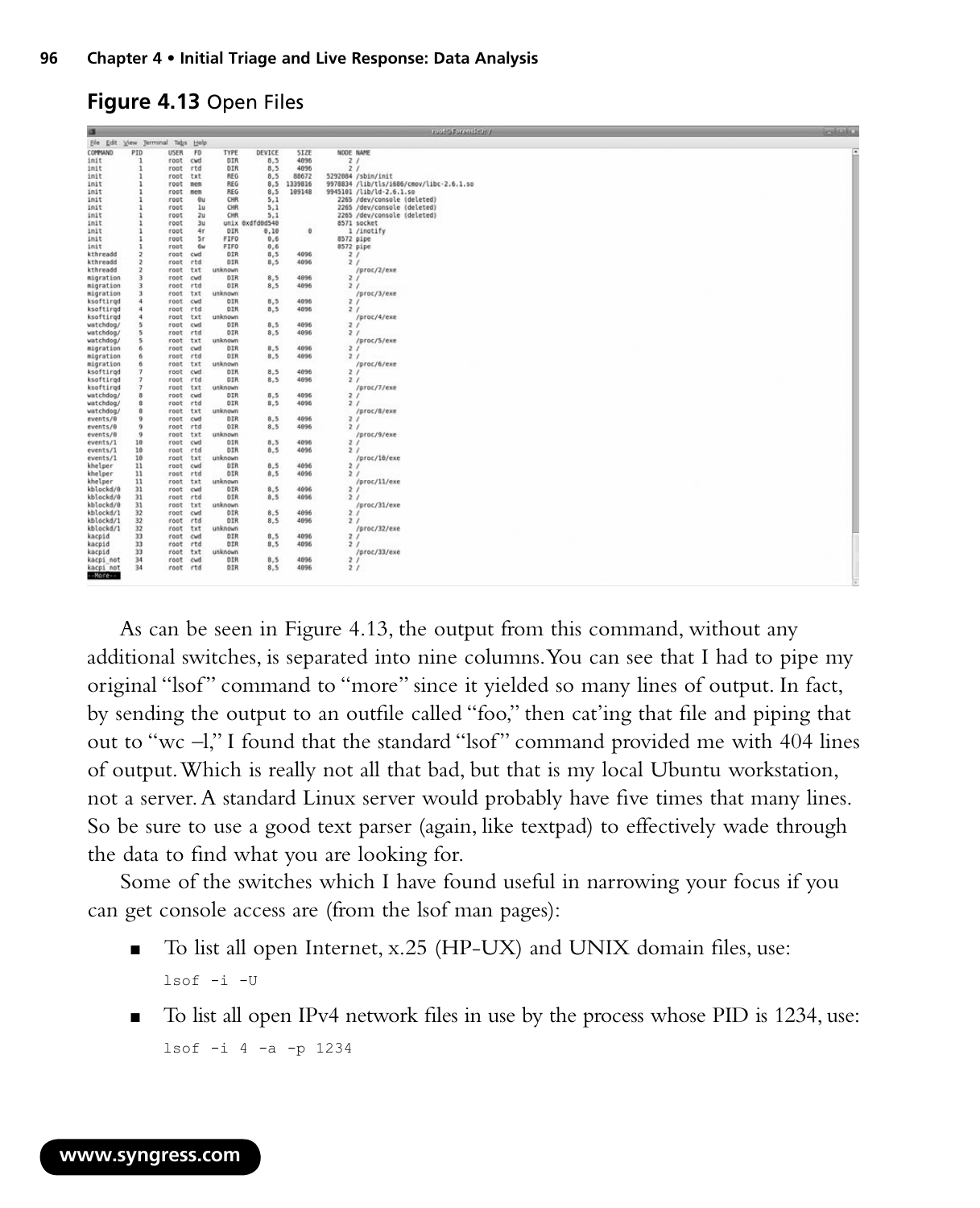Presuming the UNIX dialect supports IPv6, to list only open IPv6 network files, use: ■

lsof -i 6

■ To list all files using any protocol on ports 513, 514, or 515 of host wonderland.cc.purdue.edu, use:

```
lsof -i @wonderland.cc.purdue.edu:513-515
```
■ To list all files using any protocol on any port of mace.cc.purdue.edu (cc.purdue.edu is the default domain), use:

lsof -i @mace

■ To list all open files for login name "abe," or user ID 1234, or process 456, or process 123, or process 789, use:

lsof -p 456,123,789 -u 1234,abe

- To list all open files on device /dev/hd4, use: lsof /dev/hd4
- To find the process that has /u/abe/foo open, use: lsof /u/abe/foo ■

Additionally, I like to use the "+L1" switch to display all of the unlinked (or marked for deletion) files. (See Figure 4.14).

#### **Figure 4.14** +L1 Switch

| 匾                                           |     |      |           |            |                        |          |          | root@Forensic3: /                                                  |
|---------------------------------------------|-----|------|-----------|------------|------------------------|----------|----------|--------------------------------------------------------------------|
| File Edit View Terminal Tabs Help           |     |      |           |            |                        |          |          |                                                                    |
| root@Forensic3:/# lsof +L1                  |     |      |           |            |                        |          |          |                                                                    |
| COMMAND                                     | PID | USER | <b>FD</b> |            | TYPE DEVICE SIZE NLINK |          |          | NODE NAME                                                          |
| init                                        |     | root | Θu        | <b>CHR</b> | 5.1                    |          | 0        | 2265 /dev/console (deleted)                                        |
| init                                        |     | root | 1u        | <b>CHR</b> | 5.1                    |          | $\theta$ | 2265 /dev/console (deleted)                                        |
| init                                        |     | root | 2u        | <b>CHR</b> | 5,1                    |          | $\theta$ | 2265 /dev/console (deleted)                                        |
| deskbar-a 5805 cepoque<br>root@Forensic3:/# |     |      | 21r       | REG        |                        | 8.5 1345 |          | 0 4145316 /home/cepoque/.mozilla/firefox/12726kwq.default/prefs.js |

This command switch has proved itself useful more than once, when an illicit user has tried to cover their tracks by deleting something.